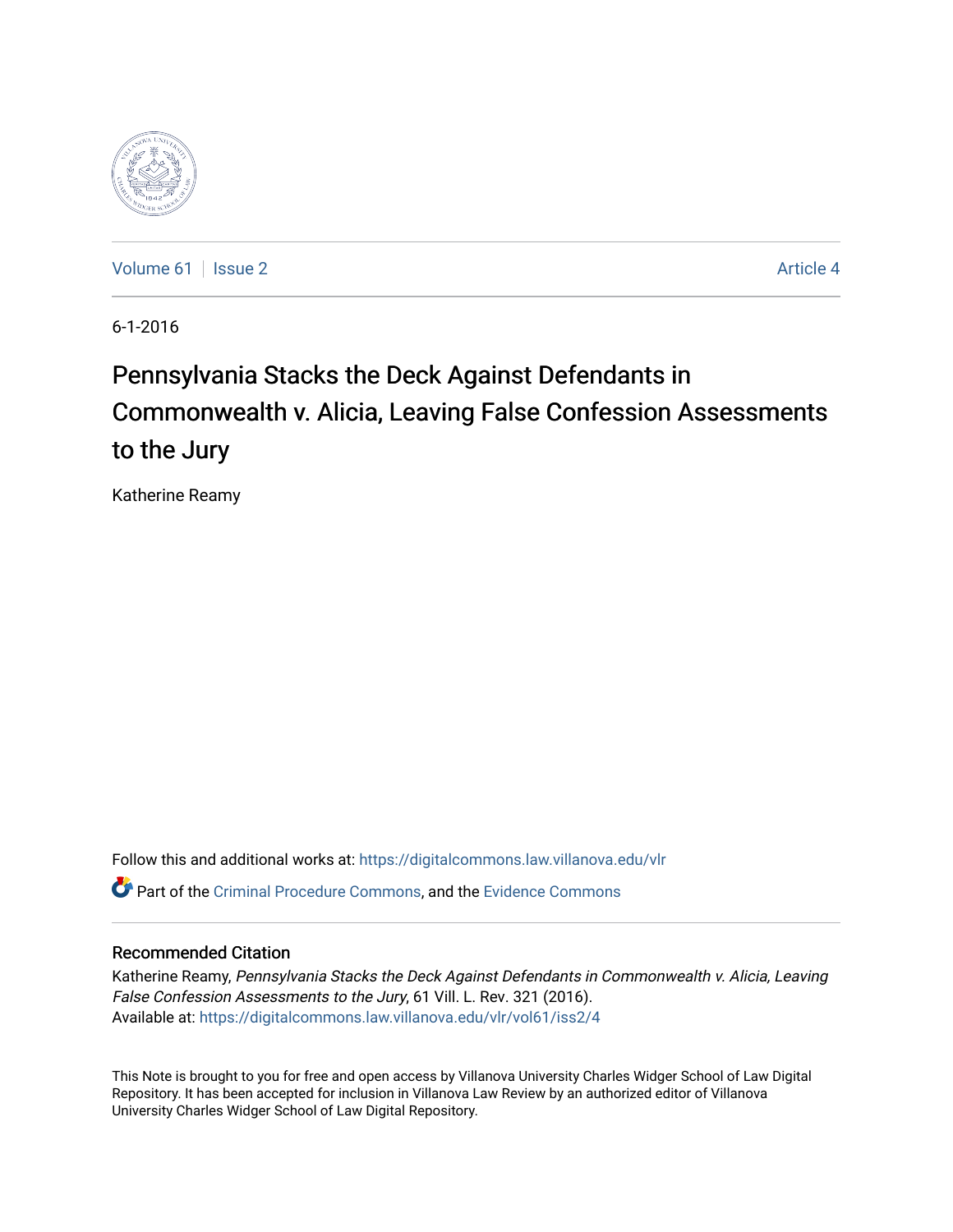### 2016]

# PENNSYLVANIA STACKS THE DECK AGAINST DEFENDANTS IN *COMMONWEALTH v. ALICIA*, LEAVING FALSE CONFESSION ASSESSMENTS TO THE JURY

#### KATHERINE REAMY\*

"One of the hallmarks of the American criminal justice system is the importance it attaches to the protection of the rights of criminal defendants. Just because someone is charged as a defendant does not mean that he committed the crime in question; that simple truth lies behind

the presumption of innocence and the many procedural rules

that combine to assure that due process is observed."<sup>1</sup>

#### I. THE OPENING DEAL: INTRODUCTION TO FALSE CONFESSIONS

On February 4, 1982, a young court reporter was found brutally murdered in her apartment.<sup>2</sup> The autopsy confirmed she had been sexually assaulted and stabbed multiple times in her back and neck.3 Investigations proceeded for over a month before police mistook George Allen Jr. for one of the suspects in the case.4 Allen was brought in for questioning, and even after detectives learned of their mistake, they continued to ques-

<sup>\*</sup> J.D. Candidate, 2017, Villanova University Charles Widger School of Law; B.S. 2014, Santa Clara University. I would like to thank my family and friends for always supporting me. I am especially thankful to all those who provided feedback and input on my Note. I would also like to thank the *Villanova Law Review* and everyone who helped with the publication of this Note.

<sup>1.</sup> *See* United States v. Hall, 93 F.3d 1337, 1339 (7th Cir. 1996) (discussing importance of procedural safeguards in criminal justice system relating to false confessions).

<sup>2.</sup> *See George Allen, Jr.*, INNOCENCE PROJECT, http://www.innocenceproject.org/ cases-false-imprisonment/george-allen-jr [https://perma.cc/UD86-FZA5] (last visited Mar. 21, 2016) [hereinafter *George Allen, Jr.*, INNOCENCE PROJECT] (explaining Innocence Project's case of George Allen Jr.). The victim in that case, Mary Bell, was found by her boyfriend, whom she lived with. *See id.* (discussing facts of George Allen Jr.'s case).

<sup>3.</sup> *See id.* (stating cause of death as multiple stab wounds in Mary Bell's murder).

<sup>4.</sup> *See id.* (explaining early investigation into Mary Bell's murder). Police had three original suspects in the case: Kirk Eaton (a "known sex-offender"), the victim's boyfriend, and the victim's ex-husband. *Id.* On March 14, 1982, police mistook Allen for Kirk Eaton and brought him in for questioning. *Id.*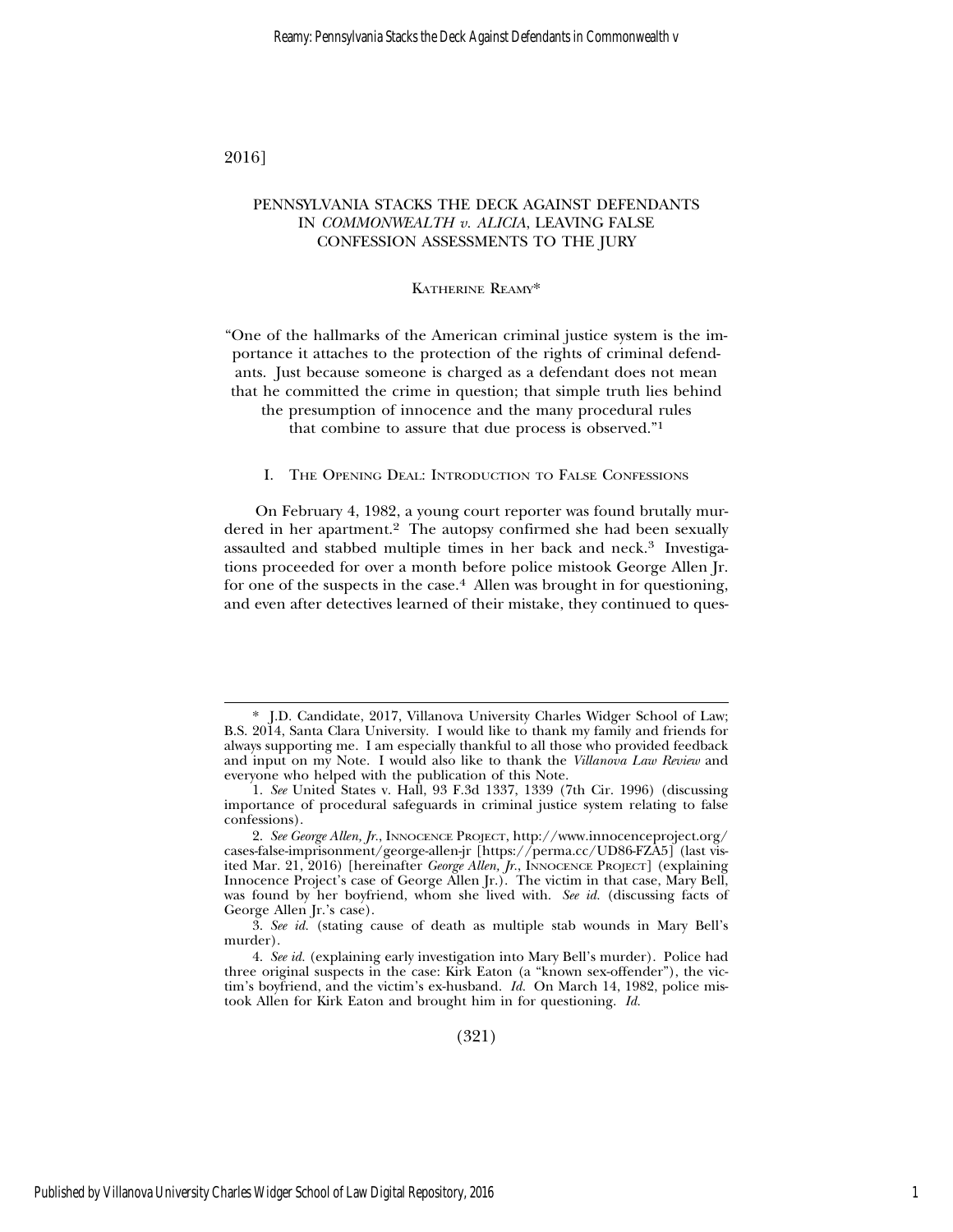tion Allen.5 Allen ultimately confessed to the rape and murder of the young court reporter—a crime he did not commit.<sup>6</sup>

A jury convicted Allen and sentenced him to fifty years for capital murder followed by fifteen years for rape, sodomy, and first-degree burglary.7 Allen served over thirty years in prison, prior to his exoneration on January 18, 2013.8 Blood-type evidence proved Allen should not have

6. *See George Allen, Jr.*, NAT'L REGISTRY EXONERATIONS, *supra* note 5 (noting Allen provided Detective Herbert Riley with a "tape-recorded statement" that he killed Mary Bell); *see also George Allen, Jr.*, INNOCENCE PROJECT, *supra* note 2 (discussing interrogation process of Allen that led him to falsely confess). Allen suffered from an array of mental health issues, and investigators were therefore more easily able to convince Allen that they had evidence against him. *See id.* On the interrogation recording, Allen also stated that he was "under the influence of alcohol" at the time of the interview. *Id.* Further, detectives asked Allen leading questions that "prompt[ed]" him into giving answers that fit the crime's description. *See id.* When detectives did not ask leading questions, Allen gave answers and facts that did not fit the crime's description.

7. *See* State v. Allen, 684 S.W.2d 417, 419 (Mo. Ct. App. 1984) (stating appellate court's recitation of Allen's jury conviction), *habeas corpus granted sub nom.*, State ex rel Koster v. Green, 388 S.W.3d 603 (Mo. Ct. App. 2012); *see also George* Allen, *Jr.*, INNOCENCE PROJECT, *supra* note 2 (noting Allen's two trials, in which his first trial was "deadlocked at ten-to-two in favor of an acquittal"). Allen's second trial led to his conviction and sentence. *See id.* The predominant evidence used at trial was Allen's confession and a police lab analyst's testimony. *See id.* The analyst testified that semen found at the crime scene contained "A and H antigens which could not exclude Allen as the source of the semen." *Id.* The victim's colleague also testified that she spoke to the victim on the night of the murder and that when she arrived at the victim's house to pick up some work documents, "the perpetrator was already inside the home." *See id.* A hypnotist was used to help the colleague recall if she called the victim's name, which corroborated Allen's statement that he heard a voice. *See id.* However, the hypnotist session was never revealed to counsel. *See id.*

8. *See George Allen, Jr.*, INNOCENCE PROJECT, *supra* note 2 (explaining Allen was serving a 95-year sentence at the time); *see also* Bill Berkowitz, *Wrongfully Convicted: The Problem of False Confessions*, BUZZFLASH (Nov. 19, 2012), http://truth-out.org/ buzzflash/commentary/wrongfully-convicted-the-problem-of-false-confessions/ 17648-wrongfully-convicted-the-problem-of-false-confessions/ [https://perma.cc/ U2NA-67R9] (noting "Allen was released on his own recognizance, but he has not yet been fully exonerated"). *But see* Alana Massie, *Missouri Man Exonerated After Serving More Than 30 Years for a Rape and Murder Evidence Shows He Didn[']t Commit*, INNOCENCE PROJECT (Jan. 18, 2013), http://www.innocenceproject.org/newsevents-exonerations/press-releases/missouri-man-exonerated-after-serving-morethan-30-years-for-a-rape-and-murder-evidence-shows-he-didnit-commit [https://per

<sup>5.</sup> *See id.* ("Detective Herbert Riley later realized the mistake, but initiated interrogating Allen nevertheless."); *see also George Allen*, *Jr.*, NAT'L REGISTRY EXONER-ATIONS (Jan. 18, 2013), https://www.law.umich.edu/special/exoneration/pages/ casedetail.aspx?caseid=4091 [https://perma.cc/X8NW-QW8S] [hereinafter *George* Allen, Jr., NAT'L REGISTRY OF EXONERATIONS] (elaborating on circumstances surrounding officers' continued questioning of Allen when he should not have been suspected). Allen was taken in after he was seen walking near Mary Bell's apartment. *Id.* An "officer in the [ ] sex offenses division interviewed" Allen about the Mary Bell murder. *Id.* In the interview, Allen stated he "had previously forced women to have sex with him and then denied it." *Id.* However, "[t]he officer felt Allen was unreliable and she ended the interview." *Id.* Detective Herbert Riley then questioned Allen and obtained a confession to the Mary Bell murder. *Id.*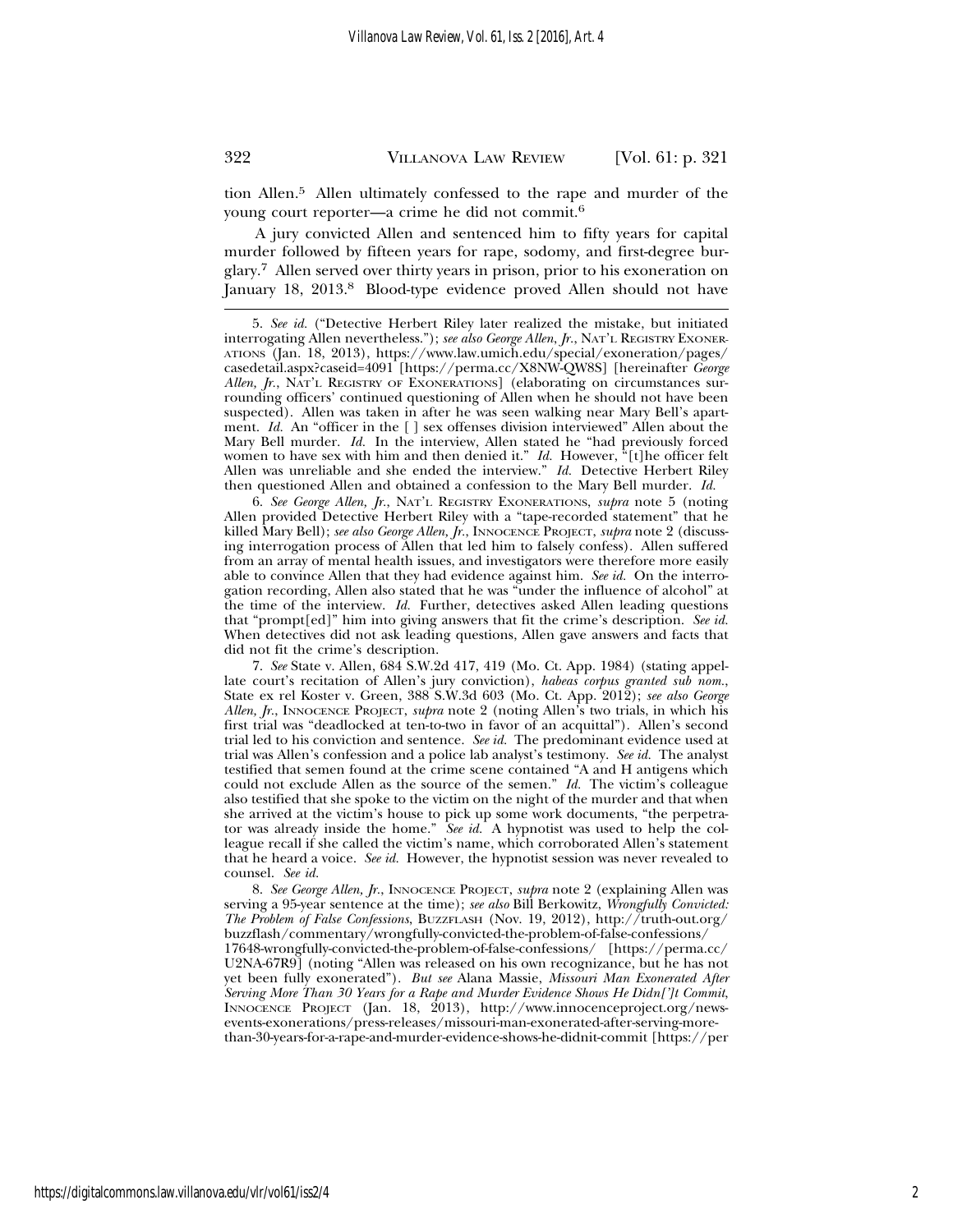even been a suspect in the case.<sup>9</sup> No experts testified on the phenomenon of false confessions in Allen's trial nor to the fact that Allen suffered "an extensive history of severe mental illness, including hospitalizations for schizophrenia . . . . "<sup>10</sup>

Psychologists have defined false confessions as "an admission . . . plus a postadmission narrative . . . of a crime that the confessor did not commit."11 Although this phenomenon may seem baffling, it occurs more often than one may think and can be devastating to a defendant's case at trial.12 As one researcher put it, "lay people have an easier time understanding why someone would kill themselves . . . than they do why someone would confess to a crime [they] did not commit."<sup>13</sup>

Since 1989, DNA evidence has helped exonerate 336 wrongfully convicted individuals in the United States alone.14 Of these exonerations,

10. *See id.* (explaining one reason why Allen may have falsely confessed was because he had extensive history of mental illness).

11. *See* Richard A. Leo, *False Confessions: Causes, Consequences, and Implications*, 37 J. AM. ACAD. PSYCHIATRY L. 332, 333 (2009) (noting four ways confessions are proved false). A confession can be proven false "when it can be objectively established that the suspect confessed to a crime that did not happen"; "the [suspect] could not have committed the crime because it would have been physically impossible to have done so"; "when the true perpetrator of a crime is identified"; or "when scientific evidence . . . conclusively establishes the confessor's innocence." *Id.*; *see also* Catherine E. White, Comment, *"I Did Not Hurt Him . . . . This Is a Nightmare": The Introduction of False, but Not Fabricated, Forensic Evidence in Police Interrogations*, 2015 WIS. L. REV. 941, 953 (noting process of how false confessions can occur includes three types of "errors": "the misclassification error, the coercion error, and the contamination error").

12. *See* Evan Nesterak, *Coerced to Confess: The Psychology of False Confessions*, PSYCH REP. (Oct. 21, 2014), http://thepsychreport.com/conversations/coerced-toconfess-the-psychology-of-false-confessions/ [https://perma.cc/SDR8-Z9JY] (discussing effects of falsely confessing). For a further discussion of the statistics on false confessions in the United States, see *infra* note 16.

13. *See* Ali Venosa, *Interrogation Techniques, Mental Illness Are 2 Reasons Why People Falsely Confess to Crimes*, MED. DAILY (Dec. 15, 2015), http://www.medicaldaily .com/interrogation-techniques-mental-illness-are-2-reasons-why-people-falsely-confess-365306 [https://perma.cc/C2TE-XWMW] (internal quotation marks omitted) (noting factors that could lead to false confessions). Saul Kassin, a psychology professor at John Jay College of Criminal Justice, notes, "It's virtually impossible for judges and juries to see past confessions whether they're true or false." Nesterak, *supra* note 12.

14. *See DNA Exonerations Nationwide*, INNOCENCE PROJECT, http://www.innocenceproject.org/free-innocent/improve-the-law/fact-sheets/dna-exonerationsnationwide [https://perma.cc/ER87-PDCY] (last updated Mar. 17, 2016, 11:42 AM) (providing statistics on exonerations for false convictions, including race, age at time of conviction, and length of time served).

ma.cc/WM3U-L3F5] (exonerating Allen fully after "Attorney Jennifer Joyce filed a motion [ ] dismissing the indictment against George Allen Jr., finally completing his 30 year struggle to clear his name").

<sup>9.</sup> *See George Allen, Jr.*, INNOCENCE PROJECT, *supra* note 2 (explaining that evidence used against him included semen containing "A and H antigens which could not exclude Allen as the source of the semen"). The real perpetrator has never been found. *Id.*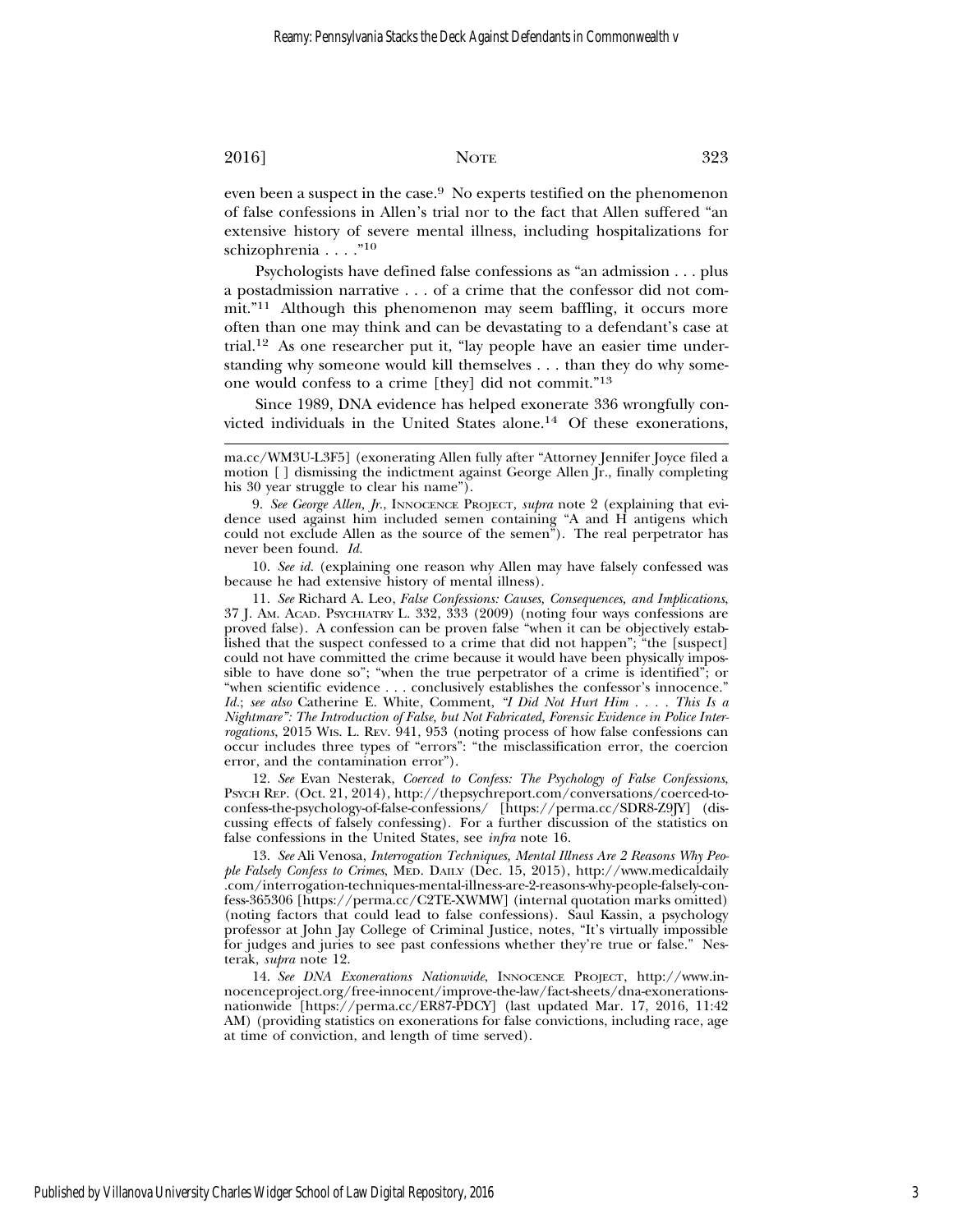$31\%$  involved false confessions.<sup>15</sup> Even more shocking is the recent rise in false confession exonerations between 2009 and 2014 for convictions that occurred when DNA evidence was available.16 Over these six years, sixtysix individuals were exonerated for crimes they did not commit, including twenty-six who falsely confessed.17 Close to half of these false confession convictions were unsupported by DNA evidence that exculpated the defendants at the time of conviction.18 This raises questions as to why the criminal justice system is still failing so many individuals in light of technological advances and how, if at all, the law will remedy the problem.<sup>19</sup>

Among the many proposed safeguards to prevent false confessions, one in particular has been a matter of much dispute: admission of expert testimony.20 Scholars have argued that expert testimony helps to "sensi-

16. *See* Brandon L. Garrett, *Contaminated Confessions Revisited*, 101 VA. L. REV. 395, 395–96 (2015) (noting "second wave" of false confessions from 2009 to 2014). Professor Garrett's article explores the question of why there have been a large number of recent exonerations despite the availability of DNA testing and evidence at the time of the trials. *See id.*; *see also* George C. Thomas III, *Regulating Police Deception During Interrogation*, 39 TEX. TECH L. REV. 1293, 1293–94 (2007) (discussing role police tactics can play in false confessions).

17. *See* Garrett, *supra* note 16, at 396, 404 fig. I (providing "Characteristics of False Confessions in DNA Exoneration Cases"). This number is baffling in light of DNA evidence's prominence in the last decade, but may be explained by the notion that "jurors may have a very hard time believing that [someone] could confess falsely." *See id.* at 396 (hypothesizing reasons for heightened level of false confessions).

18. *See id.* ("Nineteen of the entire group of sixty-six exonerees had DNA tests exclude them at the time they were convicted. Sixteen of the new cases involved groups of false confessions by individuals inculpating each other . . . ."). *See generally Can DNA Demand a Verdict?*, LEARN.GENETICS, http://learn.genetics.utah.edu/ content/science/forensics/ [https://perma.cc/CL9M-XJAU] (last visited Mar. 22, 2016) (noting importance of DNA evidence in acquittal as well as conviction).

19. *See* Garrett, *supra* note 16, at 396, 404 (suggesting criminal justice system is convicting wrong individuals too often). Professor Garrett specifically asks, "Why are so many of the recent exonerations cases with false confessions, often despite the availability of DNA testing at the time of trial?" *Id.* at 396.

20. *See id.* at 425–27 (noting three different roles experts can play in false confession cases at trial). First, experts could explain the basics of false confessions, such as "explaining that false confessions can occur at all, under what general circumstances, and based on what types of psychological phenomenon." *Id.* at 426. Second, experts can testify to the "factors that may contribute to false confessions . . . ." *Id.* Finally, experts can discuss case specific details. *Id.* at 427. In addition to expert testimony, there are additional proposed safeguards to the prevention of false confessions that this Note will not address in depth, but will mention briefly here. *See id.* at 416. These include reforms such as recording entire interrogations; using "blind" interrogations; assessing the voluntariness of a confession; allowing a judge to first assess the admissible of a confession; revising jury instructions. *See id.* at 416–29.

<sup>15.</sup> *See id.* ("[F]alse confessions are the leading contributing factor—contributing to 71 (63%) of the 113 homicide cases among the DNA exonerations."); *see also Facts and Figures*, FALSE CONFESSIONS, http://www.falseconfessions.org/fact-afigures [https://perma.cc/C7PF-TBZB] (last visited Mar. 22, 2016) ("Since the late 1980s, six studies alone have documented approximately 250 interrogationinduced false confessions."). Additionally, "92% of false confessors are men." *Id.*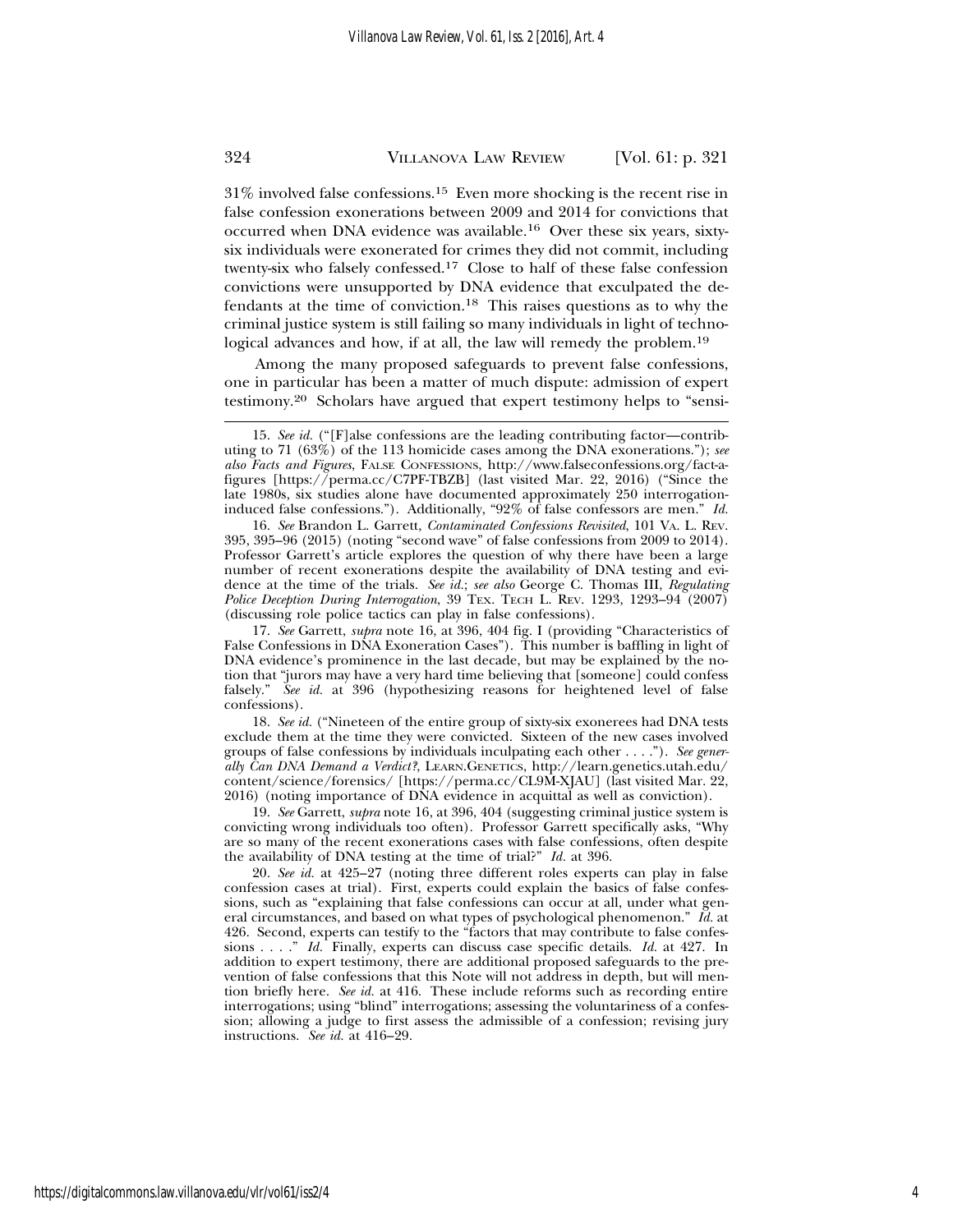tize[]" jurors to the research surrounding false confessions.<sup>21</sup> However, the United States Supreme Court has never ruled on the admissibility of expert testimony on false confessions.<sup>22</sup> Without a decisive ruling on the matter, appellate courts have differed in their treatment of false confession expert testimony.<sup>23</sup>

In *Commonwealth v. Alicia*, 24 the Pennsylvania Supreme Court held expert testimony on false confessions is inadmissible because it intrudes upon the jury's role as the sole assessor of credibility.<sup>25</sup> This case marked the furtherance of a per se inadmissible approach to expert testimony in Pennsylvania.26

This Note disagrees with the Pennsylvania Supreme Court's holding that expert testimony on false confessions intrudes upon the jury's role as the sole assessor of credibility.<sup>27</sup> It argues the court failed to acknowledge and adhere to exceptions in the case law and improperly ruled in light of

23. *See* Garrett, *supra* note 16, at 425 (explaining how different courts have reached different conclusions as to expert testimony on false confessions). For example, some appellate courts have found expert testimony on false confessions admissible. *See, e.g.*, Boyer v. State, 825 So.2d 418, 419–20 (Fla. Dist. Ct. App. 2002) (noting expert testimony should not be excluded "just because the testimony may cover matters within the average juror's comprehension"). Other courts have held it is inadmissible because the potential for false confessions is within the common sense of jurors. *See* Garrett, *supra* note 16, at 425 & n.136; *see also, e.g.*, People v. Son, 93 Cal. Rptr. 2d 871, 883 (Dist. Ct. App. 2000) (explaining testimony regarding police tactics used to induce false confession were not in question). Similarly, some courts have found that the scientific research surrounding false confessions is not sufficiently established. *See id.*; *see also, e.g.*, Riley v. State, 604 S.E.2d 488, 495 (Ga. 2004) (stating "false confession theory needs further study and refinement" (quoting James R. Agar II, *The Admission of False Confession Expert Testimony*, ARMY LAW., Aug. 1992, at 26, 42)).

24. 92 A.3d 753 (Pa. 2014).

25. *See id.* at 764 (basing its conclusion on Pennsylvania precedent as well as related case law from other jurisdictions).

26. *See, e.g.*, Commonwealth v. Spence, 627 A.2d 1176, 1182 (Pa. 1993) (holding expert testimony used to "attack rather than enhance the credibility" is inadmissible), *abrogated by* Commonwealth v. Walker, 92 A.3d 766 (Pa. 2014), *as recognized in* Commonwealth v. Selenski, 117 A.3d 1283 (Pa. Super. Ct. 2015); Commonwealth v. Seese, 517 A.2d 920, 922 (Pa. 1986) (holding expert testimony about classes of individuals (e.g., children) is inadmissible); Commonwealth v. O'Searo, 352 A.2d 30, 32 (Pa. 1976) (holding expert testimony encroaches on jury's assessment of credibility).

27. *See Alicia*, 92 A.3d at 764 (ruling expert testimony on false confessions is inadmissible).

<sup>21.</sup> *See id.* at 425 & n.133 (explaining proposed purpose of expert testimony on false confessions).

<sup>22.</sup> *See* David A. Perez, Comment, *The (In)Admissibility of False Confession Expert Testimony*, 26 TOURO L. REV. 23, 35 (2010) ("The admissibility of false confession expert testimony has not been addressed by the Supreme Court, despite the contentious debate being played out on all levels of state and federal courts."); *see also* Daubert v. Merrell Dow Pharms., Inc., 509 U.S. 579, 588 (1993) ("Nothing in the text of [ ] Rule [702] establishes 'general acceptance' as an absolute prerequisite to admissibility."). In *Daubert*, the Supreme Court dealt with the admission of scientific expert testimony. *See id.*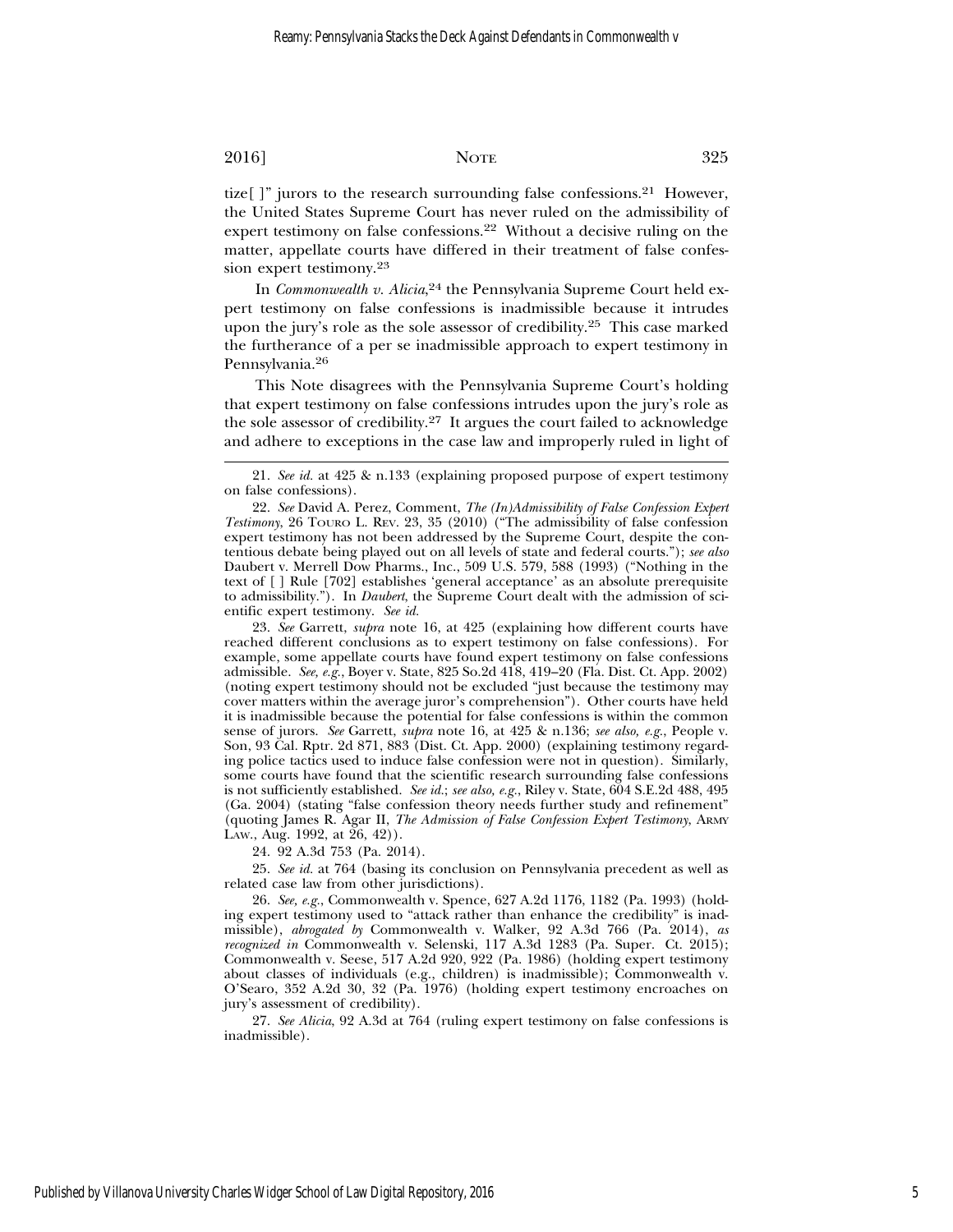recent decisions.28 Part II provides an overview on the admission of expert testimony in Pennsylvania generally, as well as an overview as to how other jurisdictions specifically approach the admission of expert testimony on false confessions.29 Part III then sets out the facts and procedure of the case and analyzes the Pennsylvania Supreme Court's decision-making process in *Alicia*. 30 Part IV criticizes the Pennsylvania Supreme Court's approach in treating false confessions in *Alicia*. 31 Finally, Part V asserts the per se inadmissible standard regarding expert testimony on false confessions must be eliminated in Pennsylvania, and admissibility decisions should be left to the discretion of the trial court.<sup>32</sup>

#### II. THE HOUSE ALWAYS WINS: HISTORICAL BACKDROP OF <sup>A</sup>LICIA

The Pennsylvania Supreme Court faced a matter of first impression in deciding the admission of expert testimony on false confessions.33 Prior to *Alicia*, Pennsylvania courts laid the groundwork for the restrictive approach ultimately adopted by the court.<sup>34</sup> These courts found expert testimony often invaded the jury's role as the sole arbiter of credibility.<sup>35</sup>

#### A. *Pennsylvania Ups the Ante in Expert Testimony Cases*

The Pennsylvania Rules of Evidence govern the admissibility of expert testimony.36 Rule 702 states that an expert may testify when their "scientific, technical, or other specialized knowledge is beyond that possessed by

<sup>28.</sup> *See id.* at 762–63 (failing to address Alicea's argument of exception under *United States v. Benally*, 541 F.3d 990, 993–96 (10th Cir. 2008)); *see also Benally*, 541 F.3d at 993–96 (barring expert testimony on false confessions but leaving open an exception for identifiable mental disorders that raise questions of "cognitive voluntariness," which was present in *Alicia*). For further discussion, see *infra* notes 157–58 and accompanying text.

<sup>29.</sup> For a further discussion on admissibility of expert testimony, see *infra* notes 39–103 and accompanying text.

<sup>30.</sup> For a further discussion of the facts, procedural history, holdings, and decision-making process in *Alicia*, see *infra* notes 104–52 and accompanying text.

<sup>31.</sup> For a further discussion of the holding in *Alicia* and its impact, see *infra* notes 153–90 and accompanying text.

<sup>32.</sup> For a further discussion of how *Alicia* will affect defendants in the future, see *infra* notes 191–203 and accompanying text.

<sup>33.</sup> *See Alicia*, 92 A.3d at 762 ("[T]his Court has not previously ruled on the admissibility of expert testimony concerning false confessions . . . .").

<sup>34.</sup> For a further discussion of the Pennsylvania cases that set the groundwork for *Alicia*, see *infra* notes 39–77 and accompanying text.

<sup>35.</sup> For a further discussion of the cases that held expert testimony invaded juror's role as sole arbiter of credibility, see *infra* notes 39–77 and accompanying text.

<sup>36.</sup> *See generally* PA. R. EVID. 702(a)–(c) (determining when experts are qualified to testify under state evidentiary standards; noting Rule 702 does not change Pennsylvania rule for qualifying witnesses as experts); *see also* Miller v. Brass Rail Tavern, Inc., 664 A.2d 525, 528 (Pa. 1995) (noting Pennsylvania test to determine when witness qualifies as expert "is whether the witness has any reasonable pretension to specialized knowledge on the subject under investigation").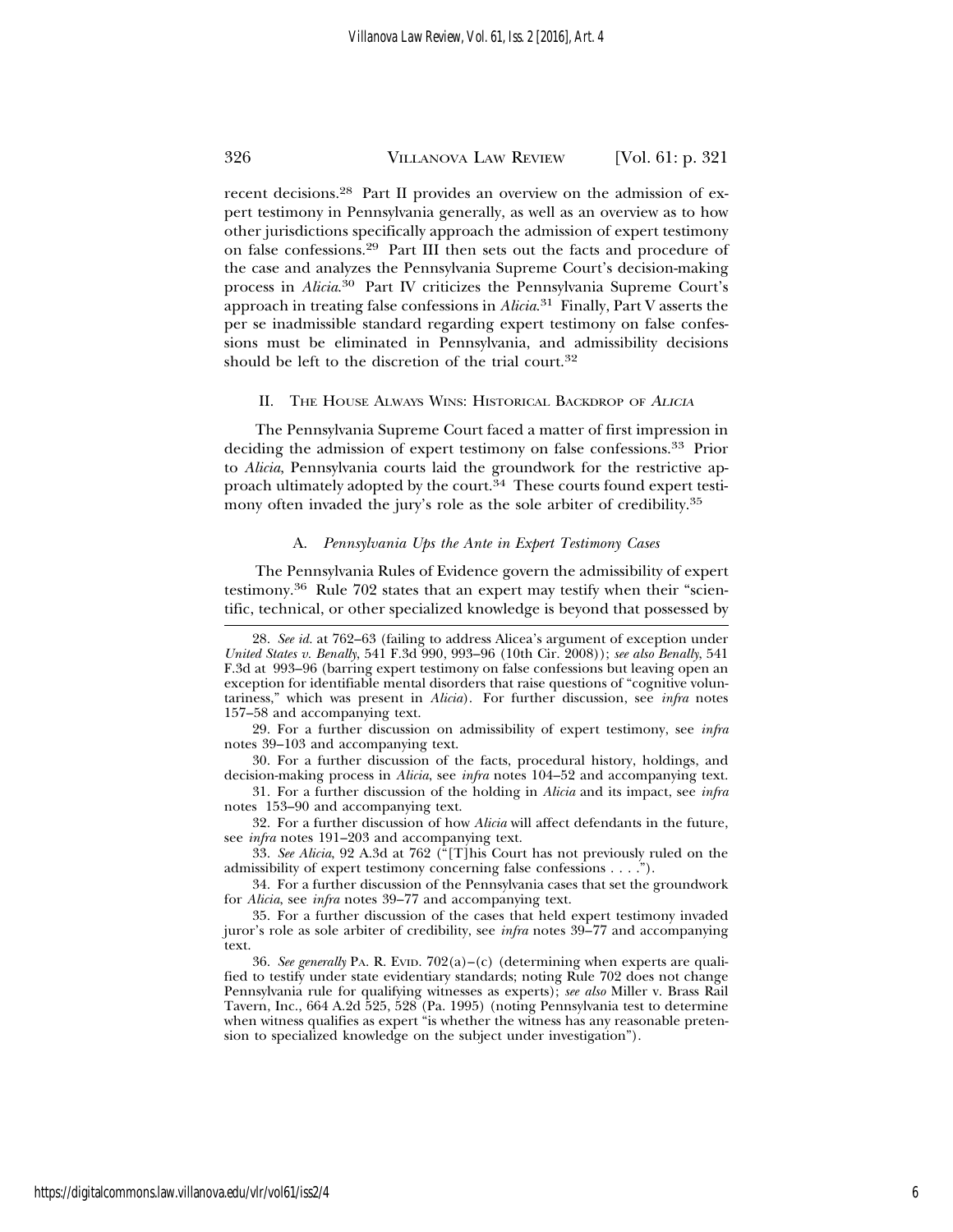the average layperson  $\dots$ ."<sup>37</sup> Experts may also testify when their "scientific, technical, or other specialized knowledge will help the trier of fact to understand the evidence or to determine a fact in issue . . . ."<sup>38</sup>

In 1976, Pennsylvania adopted a narrow approach to the admission of expert testimony on psychological matters.39 In *Commonwealth v. O'Searo*, 40 the jury convicted the defendant of first-degree murder after a shooting in a public restaurant.<sup>41</sup> On appeal, the defendant argued the trial court erred in excluding the testimony of a clinical psychologist.<sup>42</sup> The psychologist would have testified, among other things, that the defendant had no intention of killing the victim.<sup>43</sup>

The Pennsylvania Supreme Court held the trial court did not err because the testimony involved a matter of common knowledge.<sup>44</sup> Specifically, the court stated that an assessment of a witness's credibility is within the sole discretion of the jury.45 The court explained that to permit psychological testimony that would bolster the credibility of the defendant

38. *See id.* 702(b) (noting expert testimony is admitted only if it assists jurors in understanding). Additionally, experts may testify when their "methodology is generally accepted in the relevant field." See id. 702(c).

39. *See* Commonwealth v. O'Searo, 352 A.2d 30, 32 (Pa. 1976) (holding psychological testimony that helped determine witness credibility invaded jury's role as assessors of credibility).

40. 352 A.2d 30 (Pa. 1976).

41. *See id.* at 31–32 (noting shooting arose after argument between defendant, victim, and third individual). The defendant had undergone open-heart surgery and stated that he had "[become] fearful of a heart attack and drew the gun . . . to get the people away from him." *See id.* at 32 (internal quotation marks omitted) (noting defendant "had no intention of harming the victim").

42. *See id.* (summarizing one of defendant's arguments raised on appeal). The defendant also contended that "the Commonwealth withheld evidence favorable to [him]"; the trial court erred in charging the jury, after a weekend recess, that defendant initially "testified that someone had grabbed his hand"; the trial court failed to grant two point modifications for his charges; the trial court erred in finding his conduct could have been premeditated; and the trial court erred in instructing the jury that using a deadly weapon comes with an intent to kill. *See id.* at 32, 32–36.

43. *See id.* at 32 (summarizing offered expert testimony that was ruled inadmissible by the trial court). Among the expert's testimony, the psychologist was going to testify that the defendant felt "fearful" he would suffer a heart attack during the scuffle and drew his gun to ward people off. *See id.*

44. *See id.* (holding that expert testimony was inadmissible because it intruded upon jury's role to assess credibility of witnesses). *See, e.g.*, PA. R. EvID.  $701(a) - (c)$ (defining what constitutes common knowledge or layperson testimony).

45. *See O'Searo*, 352 A.2d at 32 (basing rationale on past Pennsylvania precedent). In reaching its conclusion, the court relied on *Collins v. Zediker*, 218 A.2d 776, 777–78 (Pa. 1966), which held that expert testimony is inadmissible when its subject is considered common knowledge. *See id.*; *cf., e.g.,* Commonwealth v. Hoss,

<sup>37.</sup> *See* PA. R. EVID. 702(a) (emphasizing an expert must have knowledge "beyond that" of an average person); *see also id.*  $701(a) - (c)$  (allowing witness to testify as layperson when testimony is "(a) rationally based on [their] perception; (b) helpful to clearly understanding the witness's testimony or to determining a fact in issue; and (c) not based on scientific, technical, or other specialized knowledge within the scope of Rule 702").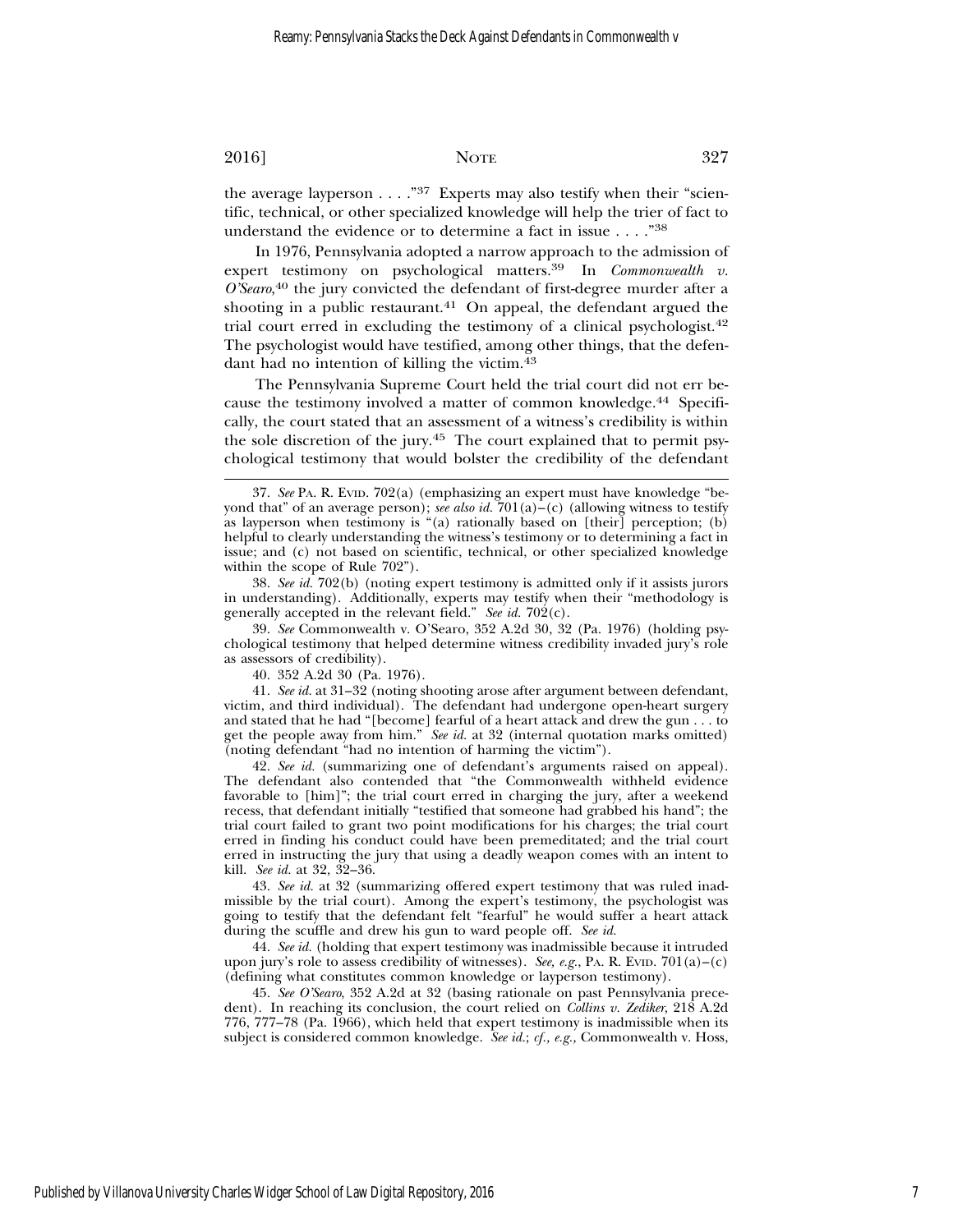"would be an invitation for the trier of fact to abdicate its responsibility to ascertain the facts [by] relying upon the questionable premise that the expert is in a better position to make such a judgment."<sup>46</sup> In reaching its holding, the court found past precedent that admitted psychological testimony to be unpersuasive.<sup>47</sup> This case marked the foundation for Pennsylvania's strict approach to the admission of expert testimony on psychological matters.<sup>48</sup>

Ten years later, the Pennsylvania Supreme Court affirmed and expanded the *O'Searo* holding.49 In *Commonwealth v. Seese*, 50 a pediatrician testified to the veracity of an eight-year-old's claim that she had been sexually abused.51 The trial court admitted the pediatrician's testimony on her personal knowledge of and experience with the veracity of children's statements regarding sexual abuse and rape.52 However, on appeal, the Pennsylvania Supreme Court reversed, citing *O'Searo*'s holding that "[i]t is an encroachment upon the province of the jury to permit admission of expert testimony on the issue of a witness'[s] credibility."53 The court in

46. *See O'Searo*, 352 A.2d at 32 (noting "a concept as fundamental to our law as trial by jury of one's peers can[not] be cavalierly abandoned").

47. *See id.* (ignoring defendant's arguments that testimony should have been interpreted in accordance with previous case law). The court distinguished it from *Commonwealth v. McCusker*, 292 A.2d 286 (Pa. 1972), which considered the admissibility of expert testimony as to "the psychological likelihood of [ ] behavior under a [certain] stimulus." *See id.* The court also rejected the notion that the testimony was admissible because it did not "address the capacity to form [a] specific intent to kill." *See id.*; *see also* Commonwealth v. Light, 326 A.2d 288, 292–93 (Pa. 1974) (noting admissibility of psychological expert testimony on capacity to form specific intent to kill).

48. *See, e.g.*, Commonwealth v. Alicia, 92 A.3d 753, 764 (Pa. 2014) (determining expert testimony regarding false confessions is inadmissible); Commonwealth v. Spence, 627 A.2d 1176, 1182 (Pa. 1993) (determining expert testimony on eyewitness misidentification is inadmissible), *abrogated by* Commonwealth v. Walker, 92 A.3d 766 (Pa. 2014), *as recognized in* Commonwealth v. Selenski, 117 A.3d 1283 (Pa. Super. Ct. 2015); Commonwealth v. Seese, 517 A.2d 920, 922 (Pa. 1986) (determining expert testimony regarding veracity of children's testimony inadmissible).

49. *See Seese*, 517 A.2d at 922 (holding expert testimony that determines veracity as to specific group of people is inadmissible). This holding added to Pennsylvania case law, which previously banned only the admission of expert testimony on witness identification. *See Walker*, 92 A.3d at 769 (explaining Pennsylvania's previous stance).

50. 517 A.2d 920 (Pa. 1986).

51. *See id.* at 920 (summarizing facts of case). The defendant, who was found guilty of statutory rape and corruption of a minor after he conducted sexual activities with an eight-year-old girl, appealed the superior court's opinion. *See id*.

52. *See id.* at 921 (summarizing admitted testimony as to veracity of eight-yearolds about sexual abuse). Defense counsel objected to the pediatrician's testimony and the trial court held the pediatrician could not "reference [ ] medical literature" in her answer but could answer based on her own knowledge and experience. *See id*.

53. *See id.* at 922 (reversing admission of expert testimony because it encroaches upon jury's role as sole assessor of credibility); *see also O'Searo*, 352 A.2d at

<sup>283</sup> A.2d 58, 67–68 (Pa. 1971) (admitting expert testimony about bullet and gun consistency because it was outside jurors' common knowledge).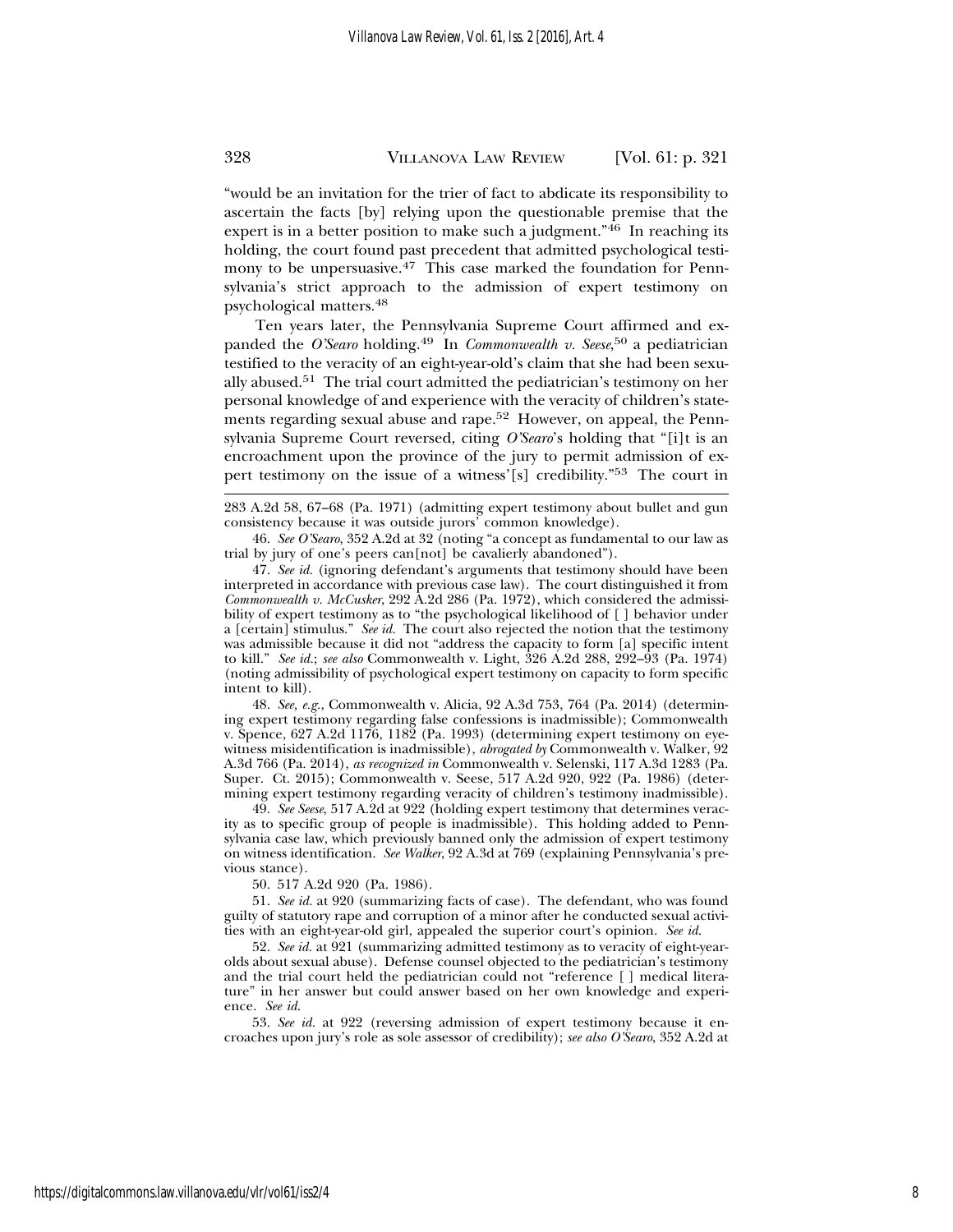*Seese* expanded this holding to include testimony on the "veracity of [an entire] class" of individuals.<sup>54</sup> The court reasoned that if testimony were permitted with respect to a certain class, it would shift jurors' focus "from determining the credibility of the *particular* witness" to that of "the class of people of which the particular witness is a member."<sup>55</sup> *Seese* marked an expansion to the exclusion of expert testimony on an array of psychological issues.<sup>56</sup>

In the years following *Seese*, Pennsylvania courts continued to affirm previous holdings and deny admission of expert testimony.57 In 1993, the Pennsylvania Supreme Court faced a new argument supporting the admission of expert testimony.58 Specifically, in *Commonwealth v. Spence*, 59 the defendant was "found guilty [of first-degree murder], aggravated assault, possession of an instrument of crime, and criminal conspiracy."60 On appeal, the defendant argued the trial court erred by not admitting a psychologist's opinion testimony "because the expert was going to attack rather than enhance the credibility of the victim  $\dots$ ."<sup>61</sup> The testimony the defendant sought to have admitted would have discussed "the effects of stress upon the persons . . . called [ ] to make [eyewitness] identifica-

55. *See id.* at 922 (summarizing why testimony as to class of individuals is impermissible).

56. *See id.* (adding expert testimony about particular class of individuals to list of excluded topics).

57. *See, e.g.*, Commonwealth v. Dunkle, 602 A.2d 830, 831, 837 (Pa. 1992) (holding testimony as to typical behavior patterns of sexually abused children was inadmissible because it intrudes upon jury's right to determine credibility); Commonwealth v. Gallagher, 547 A.2d 355, 356–57 (Pa. 1988) (holding expert testimony on rape trauma syndrome inadmissible because it enhanced victim's credibility, intruding on jury's role as sole assessor of credibility).

58. *See* Commonwealth v. Spence, 627 A.2d 1176, 1182 (Pa. 1993) (holding even if expert testimony is used to "attack rather than enhance [witness] credibility," it is still inadmissible), *abrogated by* Commonwealth v. Walker, 92 A.3d 766 (Pa. 2014), *as recognized in* Commonwealth v. Selenski, 117 A.3d 1283 (Pa. Super. Ct. 2015).

59. 627 A.2d 1176 (Pa. 1993).

60. *See id.* at 1180 (sentencing defendant to death after jury found two aggravating circumstances). This case involved a defendant who, along with two other men, entered the home of the victim, stabbed his sleeping wife to death, and, after a struggle, fled. *See id.* at 1178. The victim recognized the defendant fleeing the scene. *See id.*

61. *See id.* at 1182 (summarizing defendant's argument in favor of admitting expert testimony). The defendant stated that the expert was going to be used to attack the credibility of the witness, which was different from expert testimony used to enhance the credibility of the witness. *See id.*

<sup>32 (</sup>holding it is encroachment on jury's role for experts to testify as to credibility of witnesses).

<sup>54.</sup> *See Seese*, 517 A.2d at 921–22 (theorizing that if class based testimony was admitted there could be testimony about "veracity of the elderly, of various ethnic groups, of members of different religious faiths, of persons employed in various trades and professions, etc.").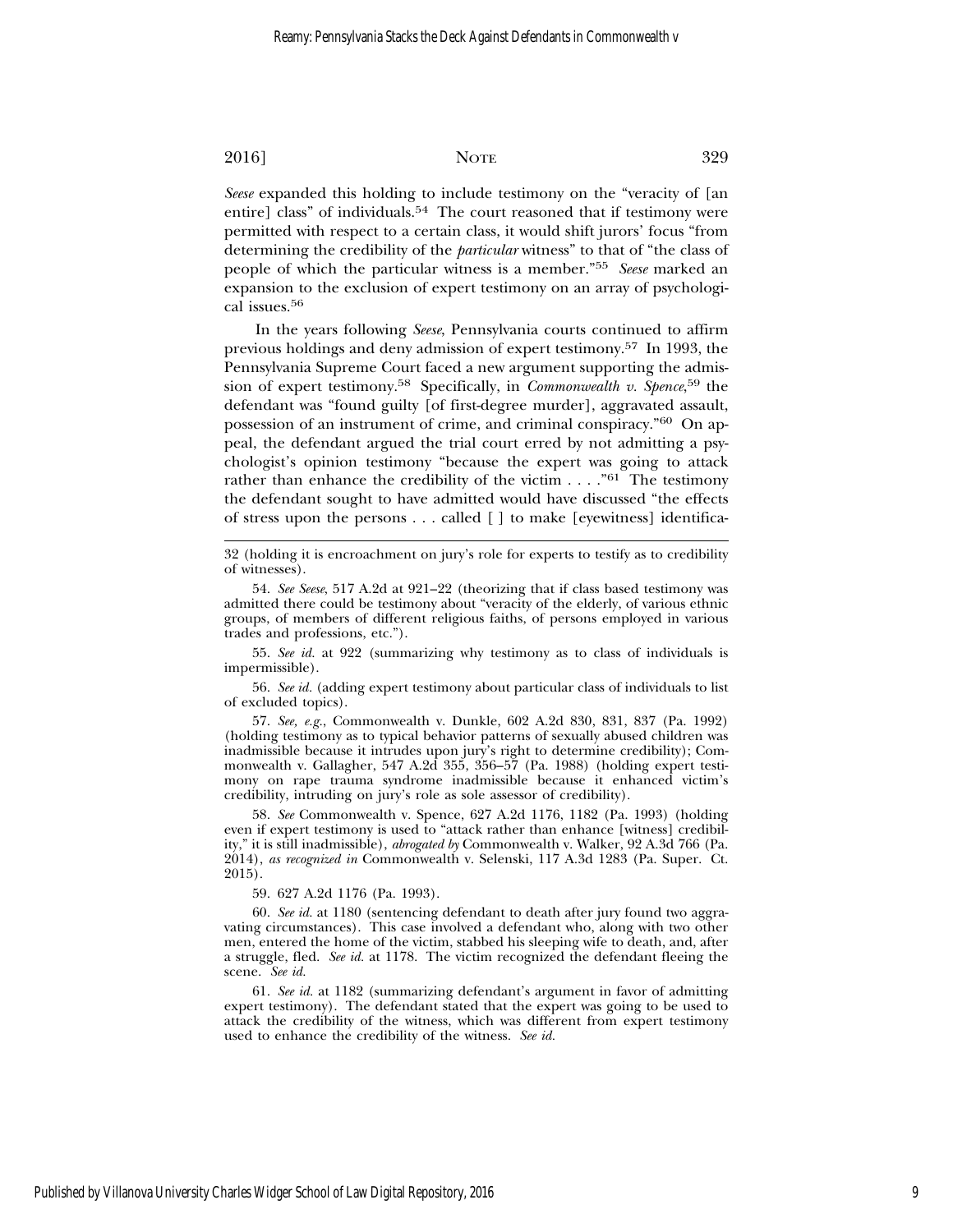tions."62 Specifically, the psychologist was going to testify that because the victim had been beaten and stabbed, "his perception [could] have been distorted" when he saw the defendant from his house.<sup>63</sup>

The Pennsylvania Supreme Court held that regardless of "whether the expert's opinion is offered to attack or to enhance [credibility], it assumes the same impact—an 'unwarranted appearance of authority in the subject of credibility which is within the facility of the ordinary juror to assess.'"64 This holding reaffirmed Pennsylvania's restrictive approach to the admission of expert testimony.<sup>65</sup>

On the same day *Alicia* was decided, the Pennsylvania Supreme Court decided *Commonwealth v. Walker*, 66 which also involved the admission of expert testimony on eyewitness identification.67 Unlike in *Alicia*, the court in *Walker* adopted a much more inclusive approach and concluded that the admission of "expert testimony regarding eyewitness identification [wa]s no longer *per se* impermissible, . . . leav[ing] the admissibility of such expert testimony to the discretion of the trial court," which effectively overturned *Spence*'s holding.68

In *Walker*, the defendant wanted to present expert testimony on the problems with "human memory, the science as to human recall, and . . . the reliability of eyewitness testimony generally."69 The defendant suggested that such testimony would inform the jury of "scientific advance-

64. *See Spence*, 627 A.2d at 1182 (quoting Commonwealth v. Gallagher, 547 A.2d 355, 358 (Pa. 1988)).

65. *See id.* (expanding impermissible expert testimony to include testimony that attacks as well as enhances witness credibility).

66. 92 A.3d 766 (Pa. 2014).

67. *See id.* at 769 (noting "we address the question of whether a trial court may, in its discretion, permit expert testimony in the area of eyewitness identification, and, in doing so, we reconsider our current decisional law which absolutely bans such expert testimony").

68. *See id.* (limiting holding of *Spence* and adopting a different approach than *Alicia*); *see also* Commonwealth v. Alicia, 92 A.3d 753, 755 (Pa. 2014) (holding expert testimony on false confessions inadmissible for it intrudes upon jury's role as sole assessor of credibility).

69. *See Walker*, 92 A.3d at 771–72 (specifying how expert would have explained "how the mind works"). Additionally, the expert would have testified about "weapons focus," "cross-racial identification" reliability, "decreased accuracy" of identification in "traumatic" events, "increased risk of mistaken identification" without police warning, effects of viewing a photo array or line up before, and "lack of a strong correlation between witness" confidence and accuracy. *See id*. at 773.

https://digitalcommons.law.villanova.edu/vlr/vol61/iss2/4

<sup>62.</sup> *See id.* at 1182 (offering expert testimony to impeach Commonwealth's eyewitness).

<sup>63.</sup> *See id.* (summarizing proposed expert's testimony to attack credibility of witness); *see also, e.g.*, Gary L. Wells, Mark Small, Steven Penrod, Roy S. Malpass, Solomon M. Fulero & C.A.E. Brimacombe, *Eyewitness Identification Procedures: Recommendations for Lineups and Photospreads*, 22 LAW & HUM. BEHAV. 603 (1998) (summarizing case study results from forty wrongful convictions; noting number of erroneous convictions based on victim identification).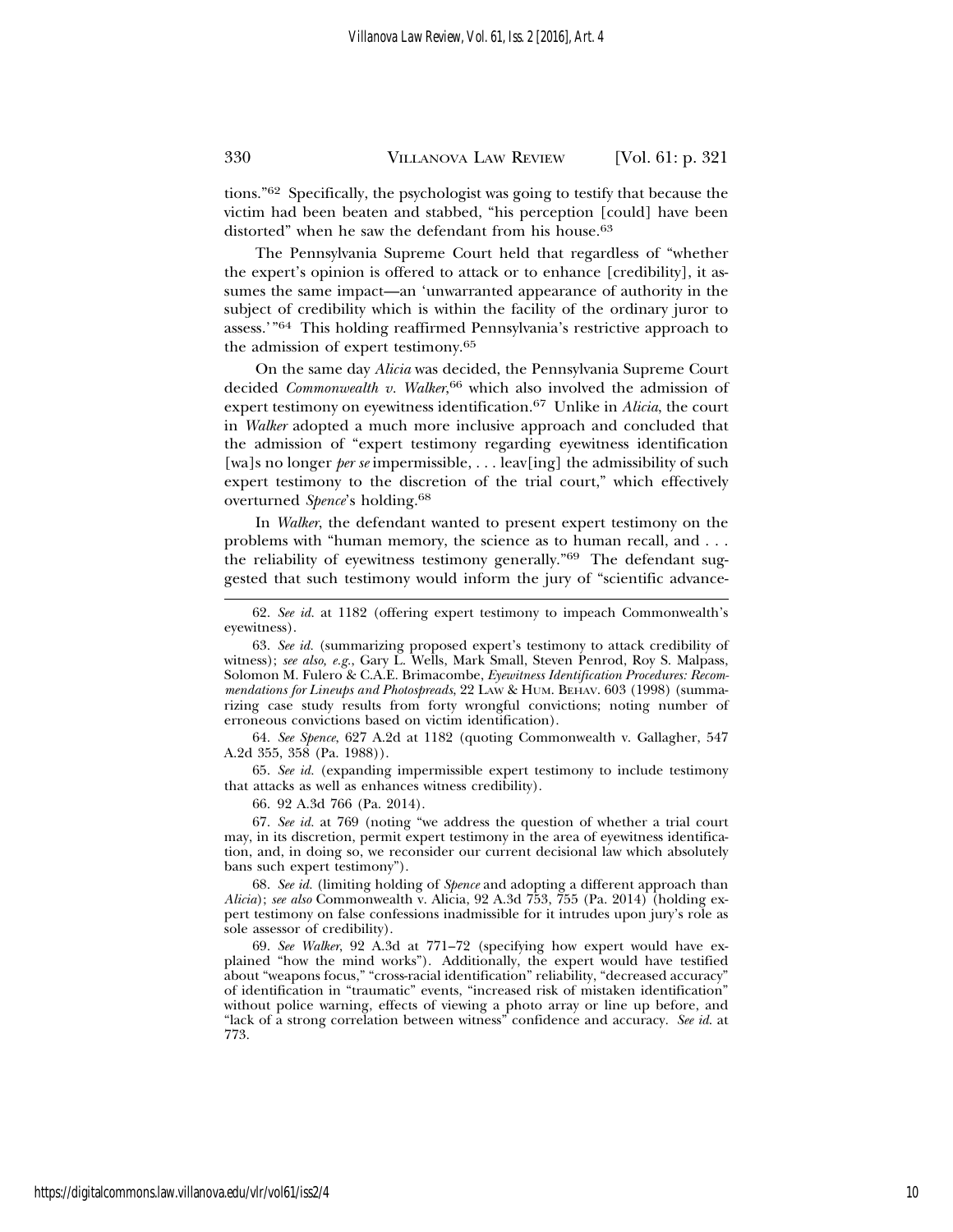ments in the field of memory and eyewitness identification . . . ."70 The trial court held that the evidence was inadmissible because it "would have an unwarranted appearance of authority on the eyewitness's credibility."<sup>71</sup> Instead, the defendant could attack the witness's credibility in cross-examination and closing arguments.72 On appeal, the superior court affirmed the trial court's ruling, reasoning that past precedent has been "unequivocal" in rejecting expert testimony that would assess the credibility of witness testimony.<sup>73</sup>

The *Walker* court noted a clear trend in other jurisdictions to permit the admission of expert testimony on eyewitness identification.74 Next, the court addressed the impact admitting the evidence would have on a jury's credibility assessments.75 The court concluded expert testimony on the psychological factors present in eyewitness identification does not speak directly to the veracity of a particular witness; instead, such testimony helps teach jurors how to assess witness credibility.76 Ultimately, the court found an "absolute ban on expert testimony in [the field of eyewitness identification was] no longer the best approach . . . ."<sup>77</sup>

73. *See Walker*, 92 A.3d at 772 (internal quotation marks omitted) (affirming trial court's ruling that expert testimony on eyewitness identification is inadmissible). The superior court also stated that it "found itself 'constrained to apply the consistent precedent of our Supreme Court until it rules otherwise with regard to this type of evidence.'" *See id.*

74. *See id.* at 782 (allowing eyewitness expert testimony "at the discretion of the trial court, for the purpose of aiding the trier of fact"). The court also noted that only two other jurisdictions "adhere[d] to a *per se* exclusionary approach to the admission of expert testimony regarding eyewitness identification." *See id.* at 783; *see, e.g.*, State v. Young, 35 So. 3d 1042, 1050 (La. 2010) (noting Louisiana's per se exclusionary rule). Kansas's per se exclusionary rule was recently abrogated in *State v. Carr*, 331 P.3d 544, 690 (Kan. 2014), *rev'd*, 136 S.Ct. 633 (2016).

75. *See Walker*, 92 A.3d at 784 (noting correct use of expert testimony can aid the jury, rendering them better able to assess credibility).

76. *See id.* at 784 (holding admission of expert testimony does not assess witness credibility, instead it helps aid jurors on topics they may be unfamiliar with, thus potentially enhancing their ability to assess witnesses). The court also rejected the argument that cross-examination and closing arguments are a sufficient alternative to admission of expert testimony on eyewitness identification. *See id.* at 786 (dismissing other alternative means to admission of expert testimony).

77. *See id.* at 788 (limiting holding only to area of expert testimony on eyewitness identification).

<sup>70.</sup> *See id.* (summarizing defendant's argument for inclusion of expert testimony on eyewitness identification).

<sup>71.</sup> *See id.* at 771 (reasoning "the probative value of such testimony was nominal, as several witnesses identified [defendant] and their encounters with him were more than brief").

<sup>72.</sup> *See id.* (summarizing trial court's reasoning as to why expert evidence was inadmissible and which safeguard was still available to defendant). The trial court followed the same line of reasoning that Pennsylvania courts have previously relied on. For a further explanation, see *supra* notes 39–71 and accompanying text.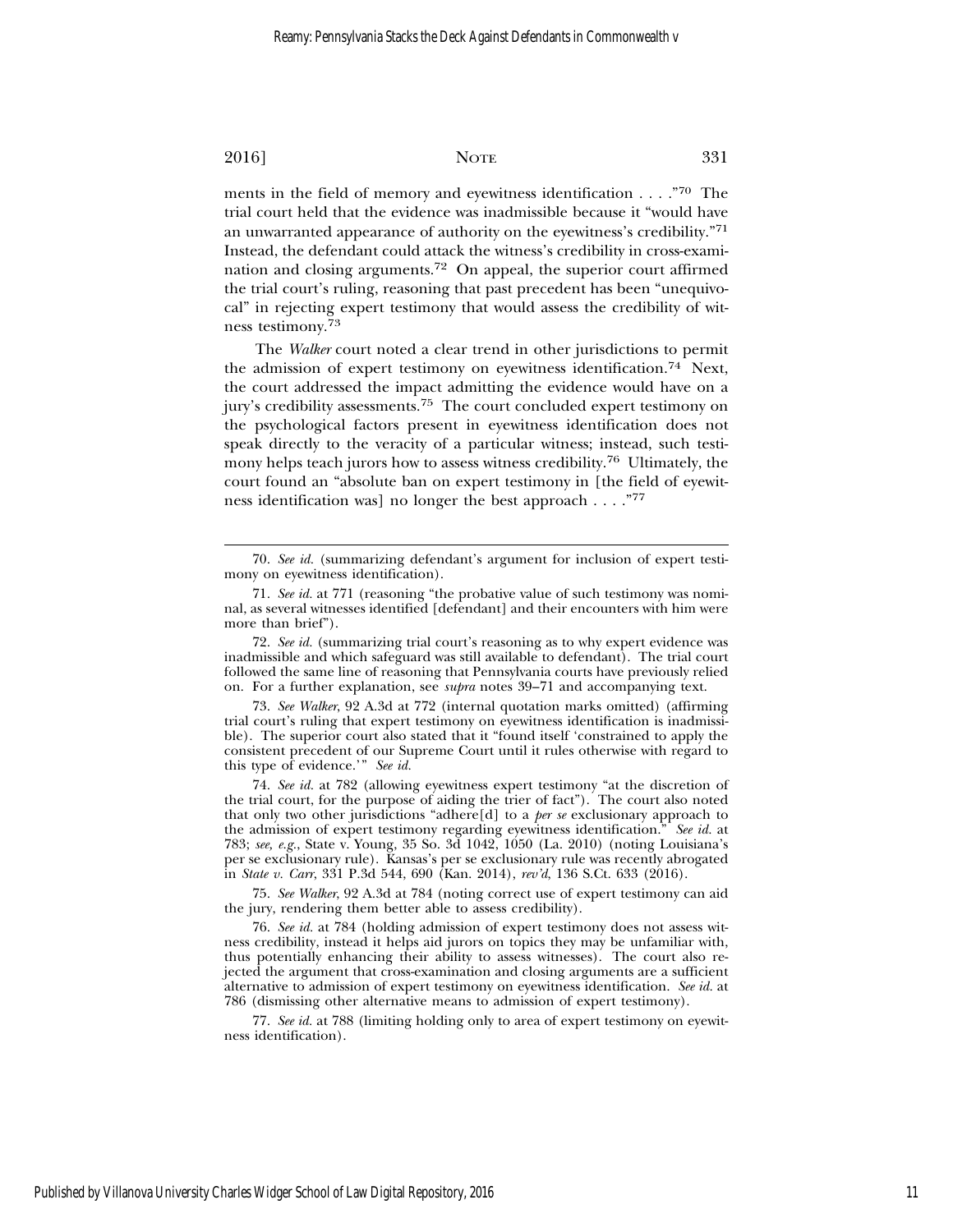#### B. *Don't Forget About the Wild Card: Expert Testimony Laws in Other States*

*Alicia* presented the Pennsylvania Supreme Court with an opportunity to address an issue of first impression—the admissibility of expert testimony on false confessions.78 Pennsylvania has predominately ruled against admitting expert testimony on an array of psychological topics, out of fear that such testimony would intrude upon the jury's role as the sole assessor of witness credibility.79 Nonetheless, it is important to note the disparity among other jurisdictions in their approaches to this issue.<sup>80</sup>

Similar to the Pennsylvania Supreme Court's approach, the Tenth Circuit in *United States v. Benally*81 affirmed the district court's decision that expert testimony on false confessions is inadmissible because it encroaches upon the jury's credibility assessment function.82 The defendant in *Benally* "was convicted of abusive sexual contact with a child . . . ."83 The defendant initially denied sexually abusing the children in question, but later confessed to the allegations and provided his confession to officers in a written statement.84 Prior to trial, the defendant offered expert testimony that would have explained "whether false confessions occur" and "why people confess falsely."<sup>85</sup> He also clarified there would be no opinion testimony as to whether the defendant had falsely confessed.<sup>86</sup>

On appeal, the defendant argued the district court erred in excluding the expert testimony because the testimony was offered for "the limited purpose" of overcoming the notion that "sane people [ ] do not confess falsely . . . ."87 The Tenth Circuit held that the district court did not abuse its discretion in excluding the expert testimony because the "testimony

83. *See id.* at 992 (noting that defendant was questioned following questionnaire report that victim had been sexually abused by defendant). This case arose after two of defendant's girlfriend's nieces reported incidents of sexual abuse at school. *See id.* The defendant was convicted in a second trial because his first resulted in mistrial for failure to reach a unanimous verdict. *See id.* at 993.

84. *See id.* at 992 (summarizing factors surrounding alleged false confession).

85. *See id.* at 993 (summarizing offered expert testimony).

86. *See id.* (summarizing limits of offered expert testimony and stating district court holding that expert testimony evidence was inadmissible because it was not reliable or relevant); *see also* Daubert v. Merrell Dow Pharms., Inc., 509 U.S. 579 (1993) (describing standards for relevancy and reliability).

87. *See Benally*, 541 F.3d at 993–94 (summarizing defendant's argument for admission of expert testimony on false confessions raised on appeal). The defendant emphasized that the testimony would be about false confessions generally,

https://digitalcommons.law.villanova.edu/vlr/vol61/iss2/4

<sup>78.</sup> *See generally* Commonwealth v. Alicia, 92 A.3d 753 (Pa. 2014).

<sup>79.</sup> For a further discussion on Pennsylvania's rulings on admissibility of expert testimony, see *supra* notes 39–77 and accompanying text.

<sup>80.</sup> For a further discussion of disparity on admissibility of false confessions in jurisdictions outside of Pennsylvania, see *infra* notes 81–103 and accompanying text.

<sup>81. 541</sup> F.3d 990 (10th Cir. 2008).

<sup>82.</sup> *See* United States v. Benally, 541 F.3d 990, 994–95 (10th Cir. 2008) ("[T]he credibility of witnesses is generally not an appropriate subject for expert testimony." (quoting United States v. Adams, 271 F.3d 1236, 1244–45 (10th Cir. 2001) (internal quotation marks omitted))).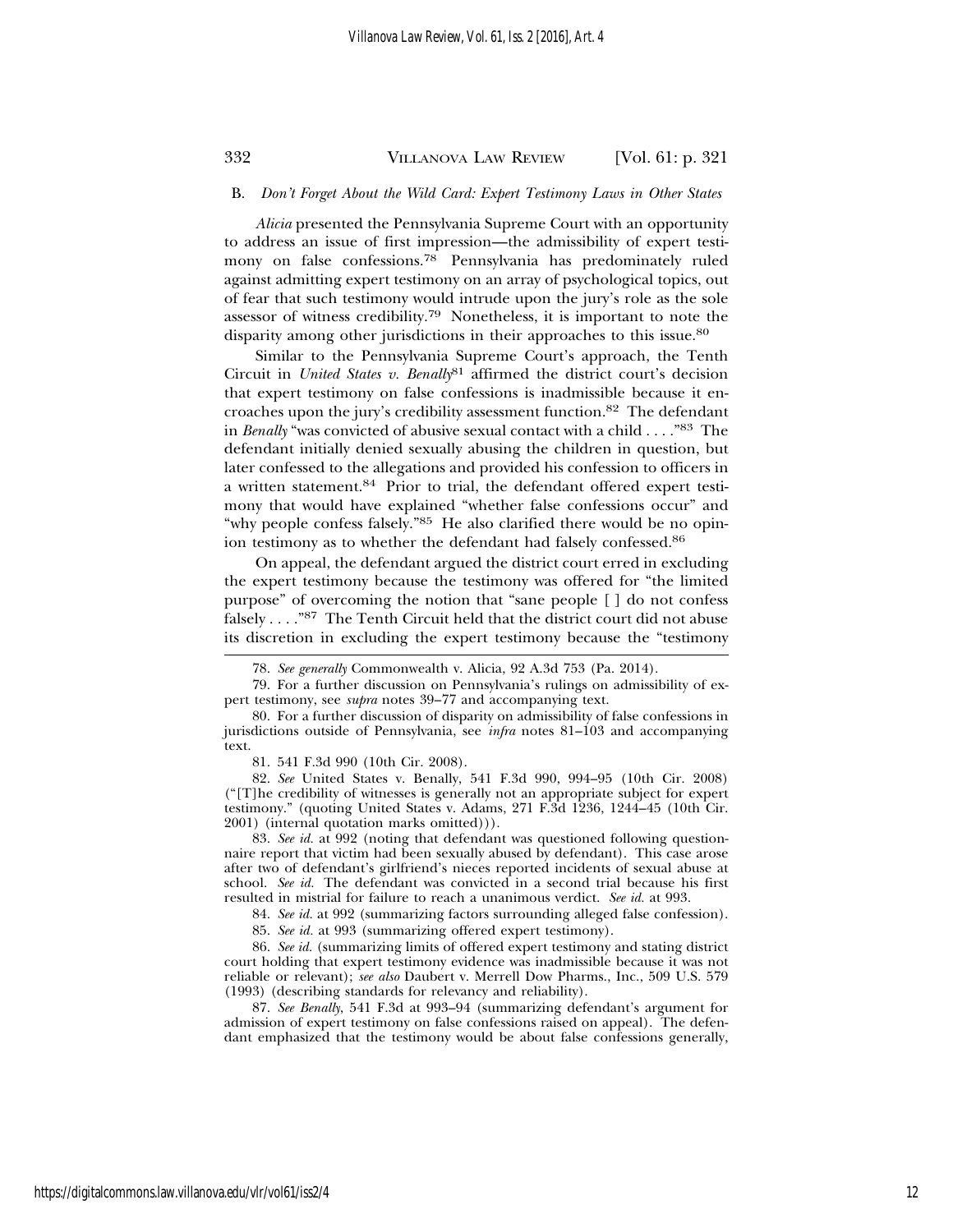inevitably would 'encroach [ ] upon the jury's vital and exclusive function to make credibility determinations.'"88 The court also stated that "with or without the opinion" as to whether the defendant falsely confessed, the effect "would be the same: disregard the confession and credit the defendant's testimony that his confession was a lie."89 However, the court also noted an exception to its holding for when an "expert will testify to the existence of the defendant's identifiable medical disorder that raises a question regarding the defendant's cognitive voluntariness."90 This exception did not apply in this case because the defendant was unable to identify a medical condition that caused him to falsely confess.<sup>91</sup>

The Seventh Circuit held expert testimony on false confessions is admissible when it goes "to the heart of [the] defense."92 The defendant in *United States v. Hall*<sup>93</sup> was convicted for the kidnapping and murder of a fifteen-year-old girl and sentenced to life in prison.94 When the defendant confessed, there were no notes or recordings of the interview, and the officer wrote out the statement of events for the defendant to sign.<sup>95</sup>

At trial, the defendant argued that because of his personality disorder, he was "susceptible to suggestion and pathologically eager to please," which caused him to confess to a crime he did not commit "in order to gain approval from the law enforcement officers who were interrogating him."<sup>96</sup> On appeal, the defendant noted that he planned to use testimony

90. *See id.* at 996 (distinguishing this case from exception because no medical disorder was suggested); *see also* United States v. Hall, 93 F.3d 1337, 1345 (7th Cir. 1996) (holding expert testimony on false confession admissible when it "went to the heart" of defense).

91. *See Benally*, 541 F.3d at 996 (holding defendant does not fit any laid out medical condition exception).

92. *See Hall*, 93 F.3d at 1345 (holding expert testimony on false confessions was admissible).

93. 93 F.3d 1337 (7th Cir. 1996).

94. *See id.* at 1339–41 (summarizing victim was riding her bike when kidnapped). The victim's body in this case was damaged so badly it was impossible for investigators to determine cause of death. *See id.* at 1339.

95. *See id.* at 1340 (stating "[b]etween March 1994, and November 15, a Detective . . . of the Wabash Police Department had several conversations with Hall"). Officers realized the defendant suffered from mental health issues and the defendant began to see a therapist. *See id.* It was "unclear whether every person involved in the [current] case knew about his counseling . . . [but] many did." *Id.* Later, on November 15th, the defendant was questioned from 10:00 AM until approximately 3:20 AM the next morning. *See id.* The defendant was originally interviewed after multiple reports of him following girls in his van. *See id.* at 1339–40.

96. *See id.* at 1341 (summarizing "in the words of the Wabash police, [he was] a 'wannabe'").

and the expert would give no opinion as to whether or not he falsely confessed. *See id.*

<sup>88.</sup> *See id.* at 995 (alteration in original) (quoting United States v. Adams, 271 F.3d 1236, 1245 (10th Cir. 2001)).

<sup>89.</sup> *See id.* (reasoning expert testimony gets excluded because "it usurps a critical function of the jury [or] it is not helpful to the jury" (internal quotation marks omitted)).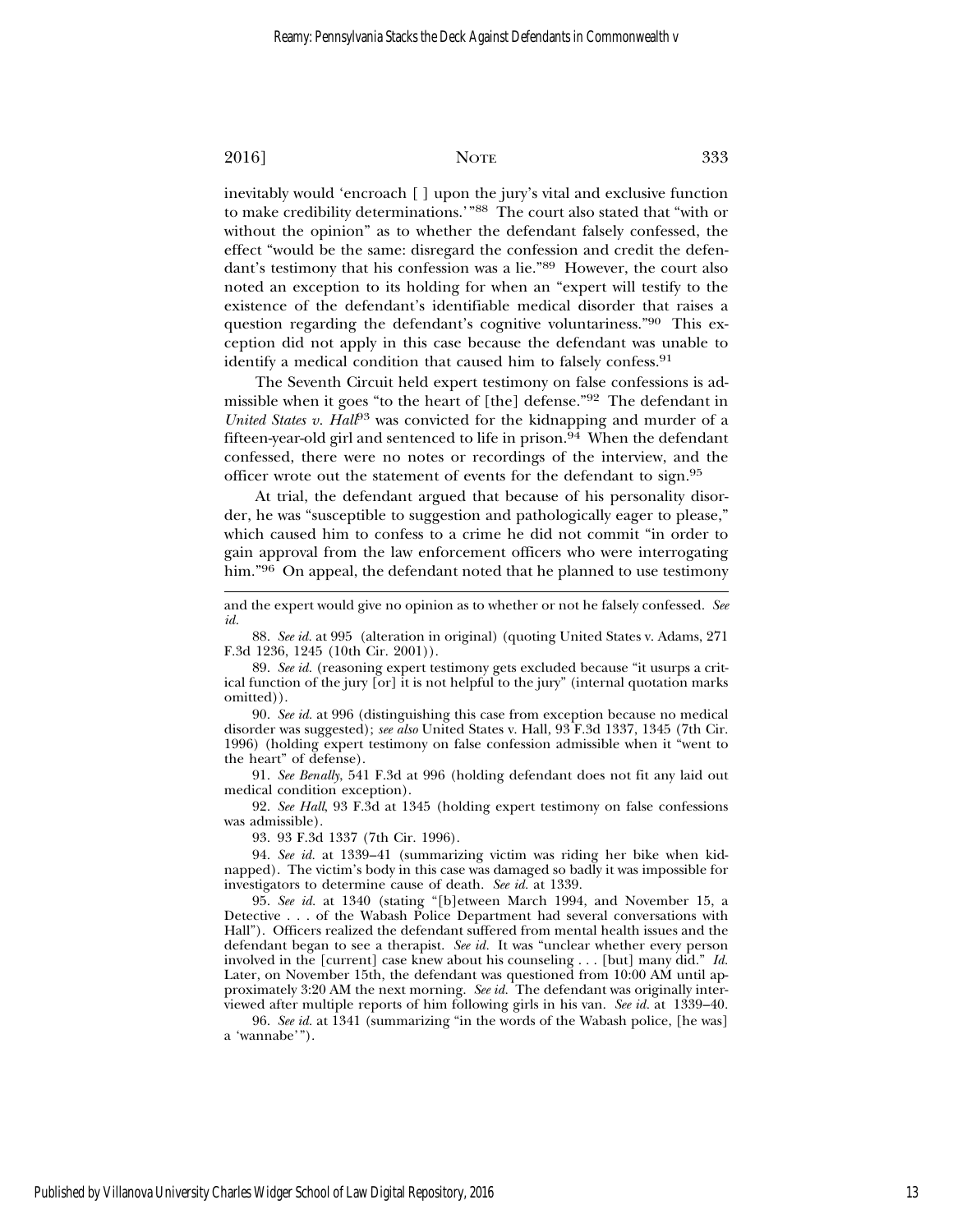from experts to support this claim.97 Specifically, one expert would testify about the defendant's "susceptibility to various interrogation techniques," the impact of suggesting answers to him, and his capacity to falsely confess.98 The trial court held that the proffered expert testimony on false confessions was inadmissible because the jury could assess the credibility of defendant's argument on their own.<sup>99</sup>

Ultimately, the Seventh Circuit reversed and remanded because the jury was deprived critical defense information.<sup>100</sup> The court reasoned that because juries are unlikely to know that the existence of a personality disorder can cause individuals to falsely confess, this information would have assisted their decision-making process.<sup>101</sup> This testimony went to the heart of the defense, and the defendant was entitled to present his own account of the case.102 Together, these cases set the groundwork for *Alicia*'s controversial holding.<sup>103</sup>

#### III. PLACE YOUR BETS

The Pennsylvania Supreme Court addressed the admissibility of expert testimony on false confessions in *Alicia*. 104 The court held expert testimony regarding false confessions—both generally and with respect to any particular defendant's case—was inadmissible.105 The court reasoned the testimony would constitute "an impermissible invasion of the jury's role as the exclusive arbiter of credibility."106 The dissent argued that a

100. *See id.* at 1345 (reversing trial court's holding of evidence as inadmissible because jurors had right to information offered by defense and could then make their own assessment regarding credibility).

101. *See id.* (explaining role expert testimony could have played and jury's ability to decide how much weight to attach to testimony).

102. *See id.* (explaining how testimony was key to defense's argument). Additionally, the court noted that because a cause of death could not be determined, there was no corroborating evidence as to whether his confession describing how he killed the victim was accurate. *See id.* The court also took issue with the fact that an officer wrote the statement and the defendant merely signed it. *See id.*

103. *See generally* Commonwealth v. Alicia, 92 A.3d 753 (Pa. 2014).

104. *See id.* at 762 (noting court had not yet decided whether expert testimony on false confessions is admissible in Pennsylvania).

105. *See id.* at 764 (reasoning "we are not persuaded by the rationale of those courts that have admitted expert psychological/psychiatric testimony regarding the phenomenon of false confessions").

106. *Id.* (stating "we conclude, in agreement with the Tenth Circuit Court's decision in *Benally*"); *see also* United States v. Benally, 541 F.3d 990, 995 (10th Cir.

<sup>97.</sup> *See id.* (noting one expert would have testified that "experts in his field agree that false confessions exist, that individuals can be coerced into giving false confessions, and that certain indicia can be identified to show when they are likely to occur").

<sup>98.</sup> *See id*. (acknowledging this was testimony defendant believed should have been giving at trial). Instead, the testimony that was provided was about the defendant's mental condition; one problem with his attention-seeking behavior was that it caused him to give people the answer he believed they wanted to hear. *See id.*

<sup>99.</sup> *See id*. (stating "the jury could appreciate whether police interrogation techniques were suggestive by themselves").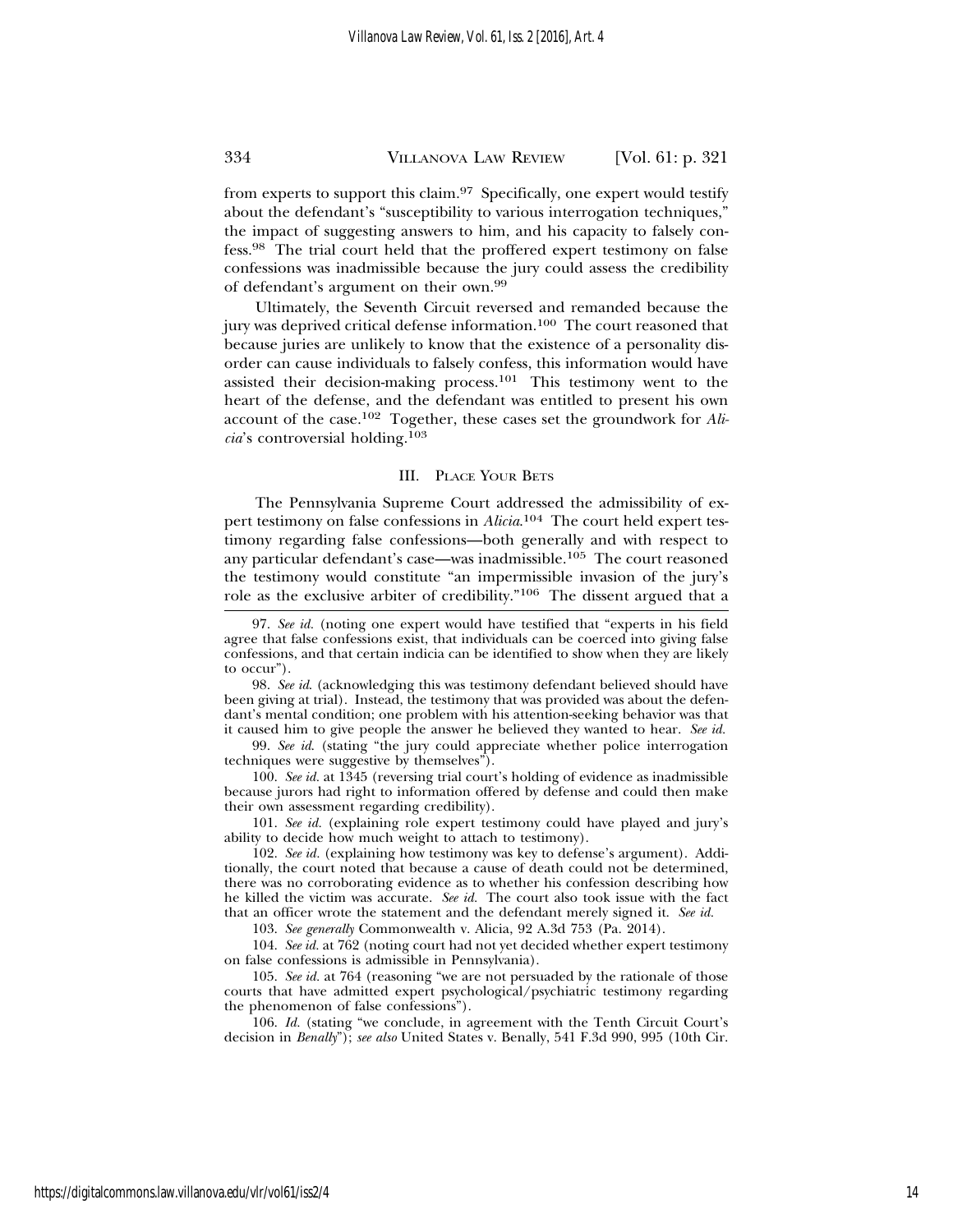per se prohibition against expert testimony on false confession interrogations was improper in light of the court's recent holding and should be left to the discretion of the trial court.<sup>107</sup>

#### A. *Facts and Procedure*

On November 1, 2005, Jose Alicea<sup>108</sup> (Alicea) was arrested for a shooting in a Philadelphia restaurant.<sup>109</sup> Alicea was "detained by police and questioned over a period of approximately six hours."110 At the beginning of the interview, Alicea denied any involvement in the shooting; however, he later confessed by the end of the interview.<sup>111</sup> Alicea was subsequently charged with "murder, criminal conspiracy, possession of an instrument of crime, and two violations of the Uniform Firearms Act."<sup>112</sup>

On May 3, 2007, Alicea filed a Motion for Use of a False Confessions Expert, stating he was "of low intelligence and has been [a Supplemental Security Income] disability beneficiary due to mental health issues most of his life."113 Alicea hoped this evidence would prove that he was told to

2008) (holding false confession testimony would invade on jurors' ability to assess credibility).

107. *See id.* at 765–66 (Saylor, J., dissenting) (suggesting "an emerging reluctance to adhere reflexively to nineteenth-century conventions and axioms, amidst growing evidence produced by social and behavioral scientists").

108. "Mr. Alicea's name is incorrectly spelled 'Alicia' on the docket." Brief of Amici Curiae the Innocence Network & the Pennsylvania Innocence Project in Support of Appellee at 1 n.1, Commonwealth v. Alicia, 92 A.3d 753 (Pa. 2014) (No. 27 EAP 2012), 2012 WL 8681641, at \*IV n.1.

109. *See Alicia*, 92 A.3d at 755 (arising after Alicea "and several of his friends . . . had gone to the cafe" upon hearing someone that had robbed one of ´ them would be there). A physical altercation "ensued between the two groups, a gun was fired, hitting the victim, an innocent bystander who was not part of either group." *Id.*

110. *See id.* (noting Alicea was questioned after bystander was shot).

111. *See id.* (noting Alicea confessed only after hours of interrogation); *see also id.* at 755 n.1 (quoting end of Alicea's confession, "Everybody just started fighting, tables and chairs started flying. I started to back up and as I did that, I pulled a gun out of my waist. I pointed it at the guys and told them to stop throwing chairs. The guy threw another chair and the gun went off. . . . I didn't mean to kill anyone. I was really feared [sic] of the guys throwing chairs at me so I fired so I can get out of this tradity [sic]." (second and third alterations in original)). It is also important to note that Alicea had a well-below average IQ of 64. *See* Brief for Appellee at 9 n.5, Commonwealth v. Alicia, 92 A.3d 753 (Pa. 2014) (No. 27 EAP 2012), 2012 WL 8681639, at \*8 n.5.

112. *Alicia*, 92 A.3d at 756 (announcing sole evidence against Alicea was statement from one individual). However, two other witnesses identified two of Alicea's friends as the shooter. *See id.*

113. *See id.* (noting "[t]he only evidence identifying [Alicea] as the shooter (other than his confession) comes from two corrupt sources"). Instead, Alicea believed the shooter was another individual with whom he went to the Blue Mountain Cafe.´ *See id.*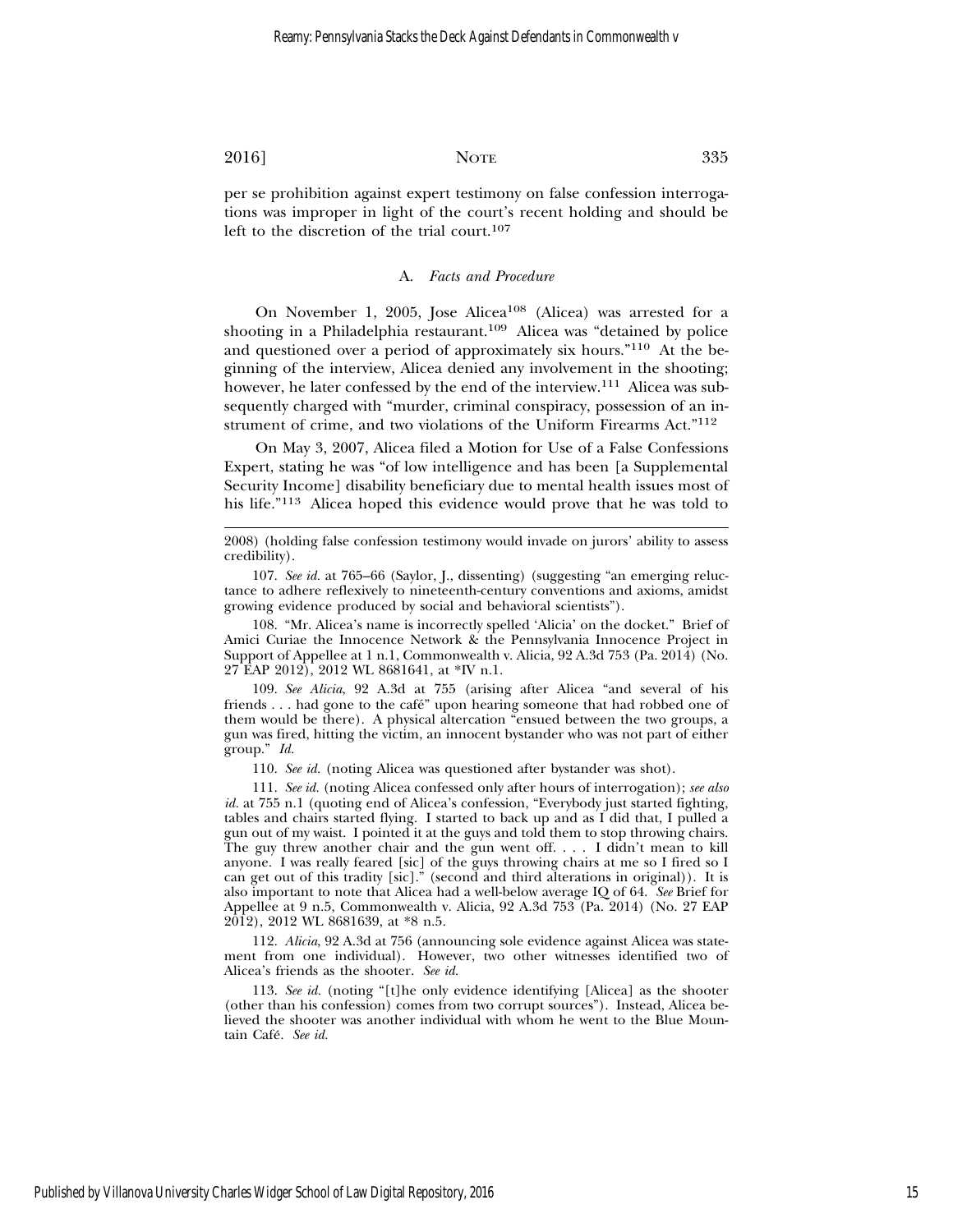"take the fall for the real perpetrator."114 Alicea also suggested that the testimony would "provide a number of clues indicating [his confession] is a false confession."115 The Commonwealth replied by filing a motion to exclude Alicea's expert, reasoning that "whether an individual falsely confessed to a crime is within the jury's own ability to evaluate."<sup>116</sup>

On June 17, 2008, the trial court determined Alicea's proffered expert, Richard Leo, Ph.D., J.D., was qualified in the "field of police interrogations."117 Dr. Leo's proposed testimony would have educated the jury about "police interrogation methods, psychological research on [these] methods, and [the] coercive interrogation methods that" increase the risk of false confessions.118 Additionally, Dr. Leo would have "discuss[ed] the specific interrogation techniques he discerned from interviewing [Alicea] about what took place during his interrogation, and identif[ied] any possible risks of false confession posed by those techniques."119 Finally, Dr. Leo would have explained how Alicea's low IQ score related to his likelihood of falsely confessing.<sup>120</sup>

The Court of Common Pleas of Philadelphia County issued an order on August 12, 2008, permitting Dr. Leo to testify about general police interrogation methods and the general concept of false confessions.<sup>121</sup>

116. *See id.* at 757 (summarizing Commonwealth's argument to not admit expert testimony on false confessions). The Commonwealth also argued that expert testimony about false confessions "in general . . . would undermine the fact-determining process because such testimony would be based on mere speculation." *See id.*

117. *See id.* (internal quotation marks omitted) (summarizing results of court of common pleas' hearing on proposed expert testimony). Dr. Leo described police interrogations as a "two-step psychological process" in which the police convince the suspect that they have been caught and then motivate the suspect to confess. *Id.* Additionally, Dr. Leo described the two types of false confessions: a "'compliant' false confession" where the suspect is "psychologically coerced" into lying, and a "'persuaded' or 'internalized' false confession" where the suspect confesses because they believe they committed the crime but have no recollection of it. *See id.*

118. *See id.* at 758 (summarizing first part of Dr. Leo's expert testimony about general information on false confessions and police interrogation techniques).

119. *See id.* (summarizing second part of Dr. Leo's expert testimony regarding specific interrogation techniques used).

120. *See id.* (summarizing third part of Dr. Leo's expert testimony regarding Alicea's low IQ score's link to false confessions).

121. *See Alicia*, 92 A.3d at 758 (allowing Dr. Leo to testify generally about false confessions). The testimony Dr. Leo was allowed to give was based on his own research and knowledge, in addition to research and knowledge of others as to "the general concept of false confessions," "police interrogation techniques,"

https://digitalcommons.law.villanova.edu/vlr/vol61/iss2/4

<sup>114.</sup> *See id.* (quoting Motion for Use of a False Confessions Expert, at ¶¶ 4–6 (May 3, 2007)) (internal quotation marks omitted). For a discussion of the evidence the Commonwealth had against Alicea, see *supra* note 113.

<sup>115.</sup> *See id.* at 756–57 (quoting Motion for Use of a False Confessions Expert, at ¶ 7 (May 3, 2007)) (internal quotation marks omitted). Alicea's motion alleged the idea that "jurors find it impossible to believe that a person would make a false confession . . . ." *Id.* at 757 (internal quotation marks omitted). The motion also stated that there have been over 185 cases of false confessions. *See id.*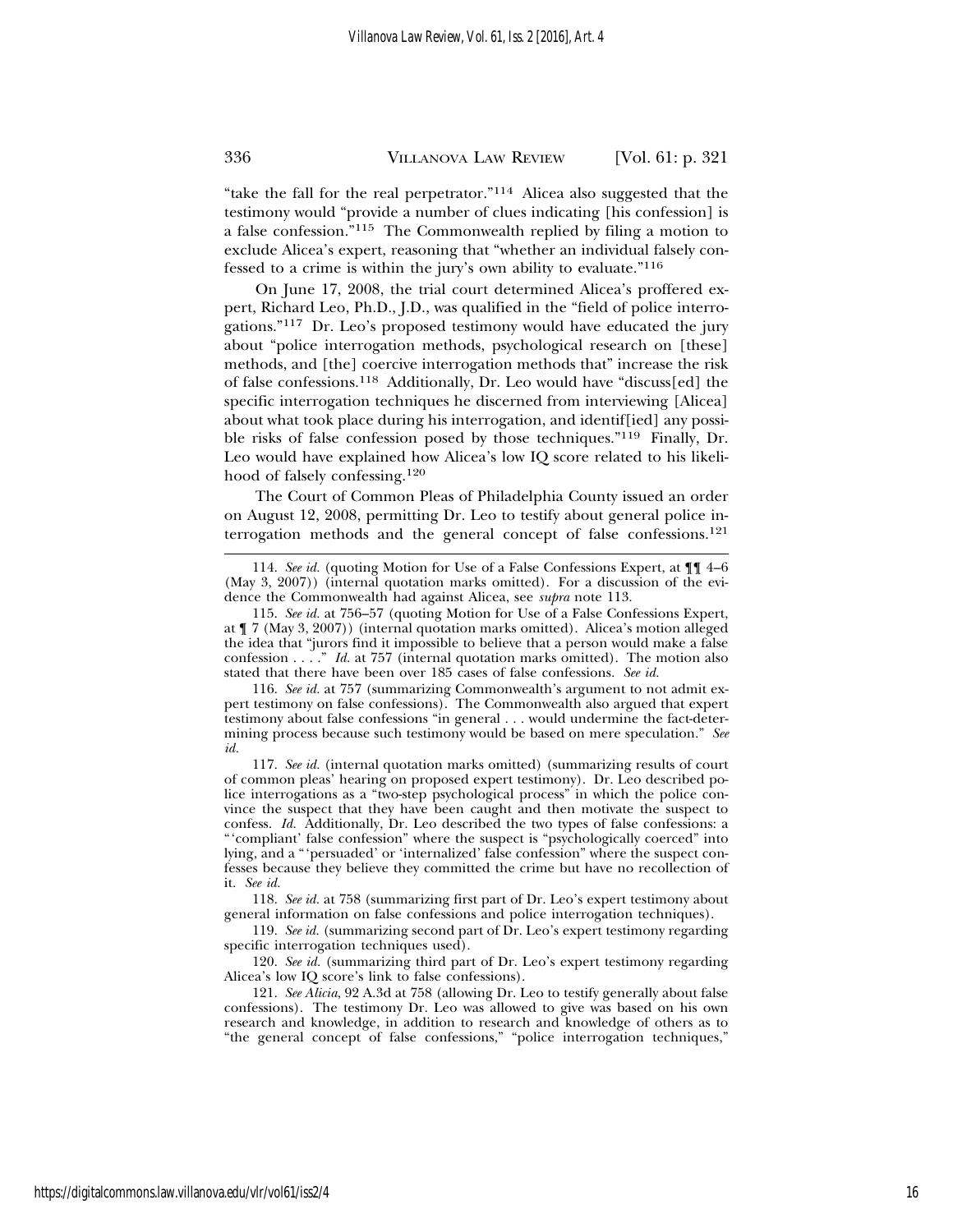However, Dr. Leo was barred from discussing any specific interrogation techniques used in Alicea's case and his opinion on whether or not Alicea falsely confessed.<sup>122</sup>

In response, the Commonwealth filed an interlocutory appeal in the Pennsylvania Superior Court, asserting Dr. Leo's testimony would "invade the credibility-assessing function of the jury."123 The trial court explained its admission of Dr. Leo's testimony in a 1925(a) opinion, stating because he was not allowed to testify to the case specifics, "the jury would remain the ultimate arbiter of [Alicea's] credibility  $\dots$ ."<sup>124</sup>

The superior court affirmed the trial court's order and held Dr. Leo's testimony "would not usurp the jury's credibility-determining function . . . ."125 The Commonwealth appealed, and the Pennsylvania Supreme Court reversed and remanded, holding expert testimony such as Dr. Leo's proposed testimony constituted "an impermissible invasion of the jury's role as the exclusive arbiter of credibility."<sup>126</sup>

#### B. *Pennsylvania Goes "All In": Narrative Analysis*

The Pennsylvania Supreme Court decided the case on May 28, 2014.127 On appeal, the Commonwealth argued Dr. Leo's proffered testimony would impermissibly intrude on the jury's role as sole arbiter of credibility.128 Alicea countered by arguing, "Dr. Leo's testimony is admis-

123. *See id.* at 759 (arguing trial court erred in admitting Dr. Leo's testimony). Additionally, the Commonwealth argued, "Dr. Leo's methodology was not generally accepted in the relevant scientific community, and, therefore did not meet the admissibility requirements . . . ." *See id.* at 759 n.10; *see also* Grady v. Frito–Lay, Inc., 839 A.2d 1038, 1044 (Pa. 2003) (noting Pennsylvania adopts "general acceptance" standard for whether or not to admit expert testimony).

124. *See Alicia*, 92 A.3d at 759 (upholding admission of specific expert testimony on false confessions). In reaching its conclusion that the jury would remain the ultimate arbiter of credibility notwithstanding the admitted expert testimony, the trial court noted that Dr. Leo was barred from testifying about any case specific allegations, as well as the veracity of Alicea's confession. *See id. See generally* PA. R. APP. P. 1925(a)(1) (explaining 1925(a) opinion requirements).

125. *See Alicia*, 92 A.3d at 759 (attributing their decision to fact that court had barred expert testimony about specific circumstances of Alicea's case). The superior court was divided in its conclusion. *See id.*

126. *See id.* at 764 (summarizing Commonwealth's appeal following 1925(a) opinion as well as the Pennsylvania Supreme Court's holding). The issue before the court was "does expert testimony on the 'the phenomenon of false confessions' impermissibly invade the jury's exclusive role as the arbiter of credibility?" *Id.* at 759–60.

127. *See id.* at 753.

128. *See id.* at 760 (supporting its argument by relying on Pennsylvania precedent that barred expert testimony on psychological issues). Specifically, the Com-

<sup>&</sup>quot;[p]olice interrogation methods," and "[w]hy certain interrogation techniques . . . increase the [likelihood] of false confession[s]." *See id.*

<sup>122.</sup> *See id.* at 758–59 (detailing that Dr. Leo could not testify to "[s]tatements provided to him by [Alicea]," any documents or reports that discussed Alicea, his beliefs on what factors from the specific interrogation may have led to a false confession, as well as his own opinion as to the veracity of Alicea's confession).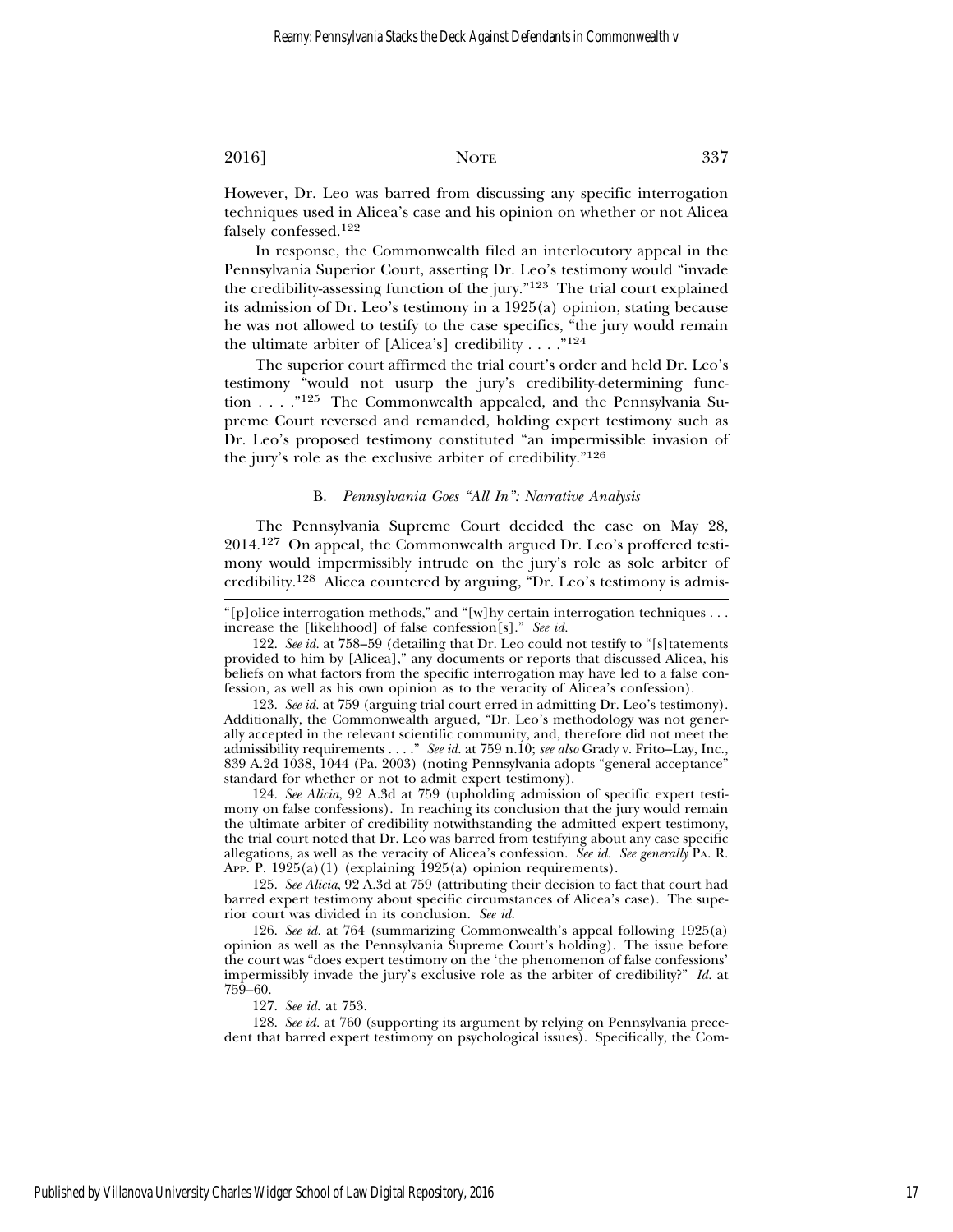sible for the sole purpose of educating the jury as to a topic about which it would be otherwise uninformed."129 The majority held that the proposed expert testimony constituted "an impermissible invasion of the jury's role as the exclusive arbiter of credibility."130 The dissent argued that a per se prohibition against expert testimony on false confessions interrogations was improper in light of the court's holding in *Walker* and that admissibility determinations on expert testimony should be left to the discretion of the trial court.<sup>131</sup>

#### 1. *Know When to Hold 'Em: Majority's Approach*

The court began its analysis by stating the standard of review was de novo.132 Next, the court stated expert testimony is admissible under the Pennsylvania Rules of Evidence "when the expert's scientific, technical, or other specialized knowledge is beyond that of the average layperson and will help the fact-finder to understand the evidence or determine a fact in issue."<sup>133</sup> The court also noted it is within the role of the jury to determine whether a witness is lying; therefore, expert testimony that assesses

130. *See id.* at 764 (reversing superior court's order and remanding to court of common pleas for further proceedings).

131. *See id.* at 765–66 (Saylor, J., dissenting) (summarizing view that expert testimony should have been admissible).

monwealth relied on Pennsylvania precedent that reasoned psychological expert testimony was inadmissible because it "invest[ed] the opinions of experts with an unwarranted appearance of authority on the subject of credibility, which is within the facility of the ordinary juror to assess." *See id.* (quoting Commonwealth v. Gallagher, 547 A.2d 355, 358 (Pa. 1988)) (internal quotation marks omitted).

<sup>129.</sup> *See Alicia*, 92 A.3d at 760 (summarizing Alicea's argument on appeal that Dr. Leo's expert testimony was admissible). In conjunction with this argument, Alicea presented amici curiae brief from the Innocence Network and the Pennsylvania Innocence Project. *See id.* This brief stated that jurors do not fully understand interrogation techniques and false confessions; therefore Dr. Leo's testimony would "provide a framework" for determining whether or not Alicea falsely confessed. *See id.* (internal quotation marks omitted).

<sup>132.</sup> *See id.* at 760 (noting de novo review applies to questions of law with plenary scope of review); *see also, e.g.*, J.C.B. v. Pa. State Police, 35 A.3d 792, 794 (Pa. Super. Ct. 2012) (stating "our standard of review is de novo and our scope of review is plenary"). Additionally, the court noted evidentiary rulings were evaluated under an abuse of discretion standard of review. *See id.* "An abuse of discretion will not be found based on a mere error of judgment, but rather exists where the court has reached a conclusion which overrides or misapplies the law, or where the judgment exercised is manifestly unreasonable, or the result of partiality, prejudice, bias or ill-will." *Alicia*, 92 A.3d at 760 (citing Commonwealth v. Eichinger*,* 915 A.2d 1122, 1140 (Pa. 2007)).

<sup>133.</sup> *See Alicia*, 92 A.3d at 760 (citing PA. R. EVID. 702(a)–(b); Commonwealth v. Lopez, 854 A.2d 465, 470 (Pa. 2004)).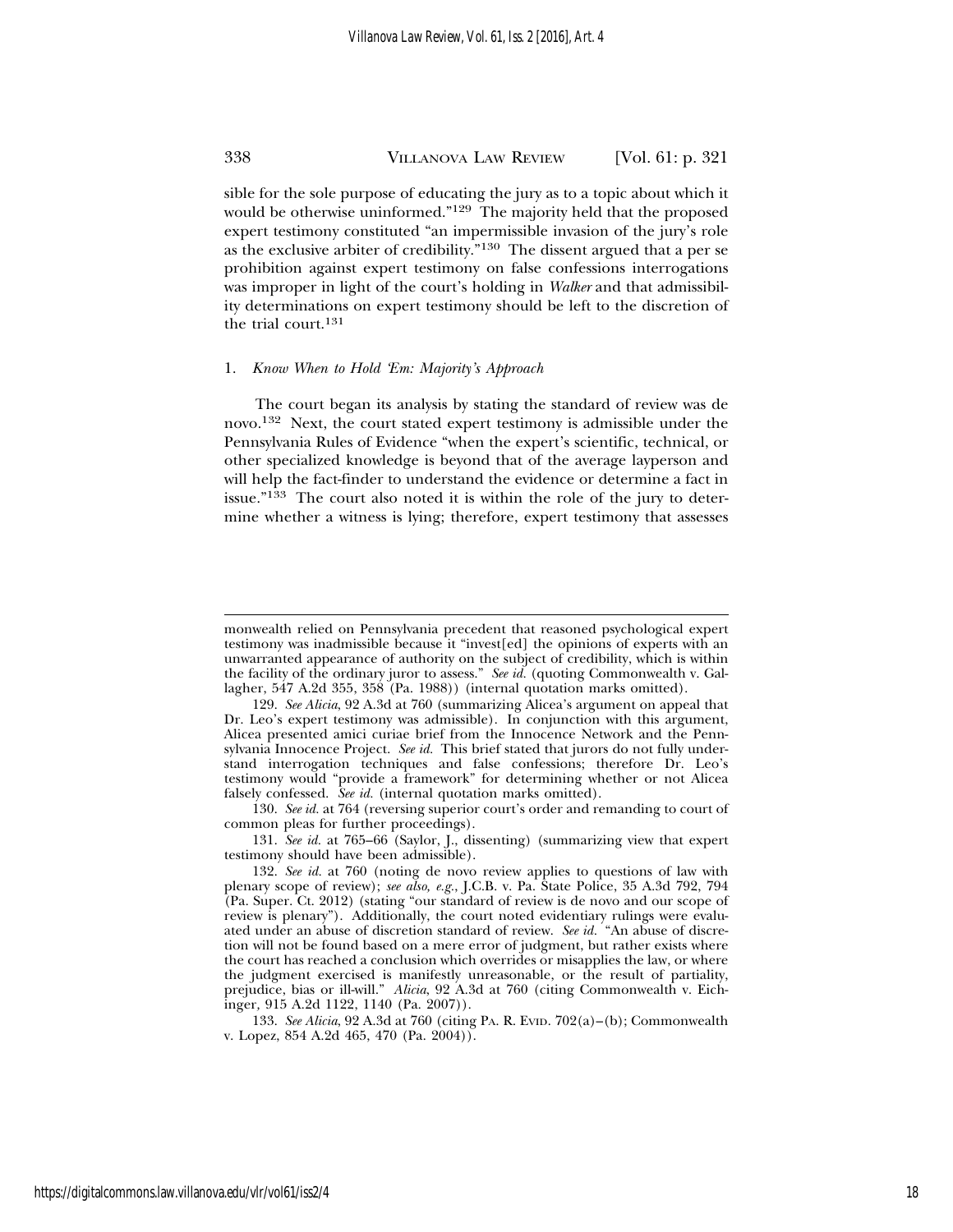witness credibility is barred.<sup>134</sup> Instead, jurors can rely on their life experiences and common knowledge to assess witness credibility.<sup>135</sup>

After the court laid the groundwork for assessing whether Dr. Leo's testimony was admissible, it reviewed the relevant Pennsylvania case law.<sup>136</sup> Specifically, the court summarized cases where it held expert testimony presented by the Commonwealth was inadmissible because it related to "whether a witness [wa]s being truthful."<sup>137</sup> Next, the court summarized its previous decisions that held defendant's expert testimony was inadmissible because it intruded upon the jury's role as the sole arbiter of witness credibility.<sup>138</sup>

Following the court's summary of Pennsylvania case law, it noted the admissibility of expert testimony on false confessions was an issue of first impression for Pennsylvania.139 Therefore, the court expanded its analysis to include how other jurisdictions have addressed the issue and briefly

137. *See id.* (acknowledging barred testimony provided "a generalized explication of human behavior under certain particular circumstances"); *see also, e.g.*, Commonwealth v. Dunkle, 602 A.2d 830 (Pa. 1992) (holding expert testimony on why child victims of sexual abuse sometimes do not immediately report as inadmissible because the behavior is well within the range of jury's knowledge and experiences); Commonwealth v. Gallagher, 547 A.2d 355 (Pa. 1988) (holding expert testimony on rape trauma syndrome inadmissible because its only purpose was to enhance the credibility of the victim); Commonwealth v. Seese, 517 A.2d 920 (Pa. 1986) (deciding expert testimony that children rarely lie about sexual abuse was inadmissible because it encroached on jury's role as assessors of credibility).

138. *See Alicia*, 92 A.3d at 761–62 (explaining psychological expert testimony presented by defense was inadmissible because it infringed upon jury's credibility assessing function); *see also, e.g.*, Commonwealth v. Crawford, 718 A.2d 768, 773 (Pa. 1998) (deciding trial court properly excluded expert testimony on reliability of repressed revived memory because testimony was intended only to attack the Commonwealth's witness' credibility); Commonwealth v. Abdul-Salaam, 678 A.2d 342, 352 (Pa. 1996) (denying defendant's request for funding for expert on eyewitness identification); Commonwealth v. Simmons, 662 A.2d 621, 631 (Pa. 1995) (barring expert testimony on reliability of eyewitness identification); Commonwealth v. Spence, 627 A.2d 1176, 1178, 1182 (Pa. 1993) (upholding trial court's exclusion on expert testimony about effects of stress on victim's eyewitness identification), *abrogated by* Commonwealth v. Walker, 92 A.3d 766 (Pa. 2014), *as recognized in* Commonwealth v. Selenski, 117 A.3d 1283 (Pa. Super. Ct. 2015).

139. *See Alicia*, 92 A.3d at 762 (noting however that courts in other jurisdictions have assessed admissibility of expert testimony on false confessions); *see also* Howard J. Bashman, *Ups and Downs of Arguing Cases of Apparent First Impression*, LEGAL INTELLIGENCER (Mar. 3, 2012), *available at* http://howappealing.abovethe law.com/HJBColm-UpsAndDownsOfArguingCasesOfApparentFirstImpression-03 1213.pdf [https://perma.cc/ALA2-RARL] (discussing pros and cons of appellate lawyers arguing cases of first impression).

<sup>134.</sup> *See id.* (stating Pennsylvania has consistently held jurors are capable of determining witness veracity).

<sup>135.</sup> *See id.* at 761 (citing Commonwealth v. Davis, 541 A.2d 315, 317 (Pa. 1988)) (stating jurors can assess witness credibility by their common knowledge of human tendencies, "demeanor of [ ] witness," and life experiences).

<sup>136.</sup> *See id.* (summarizing case law in Pennsylvania that held psychological expert testimony inadmissible on an array of topics). For a list of these cases, see *infra* note 138.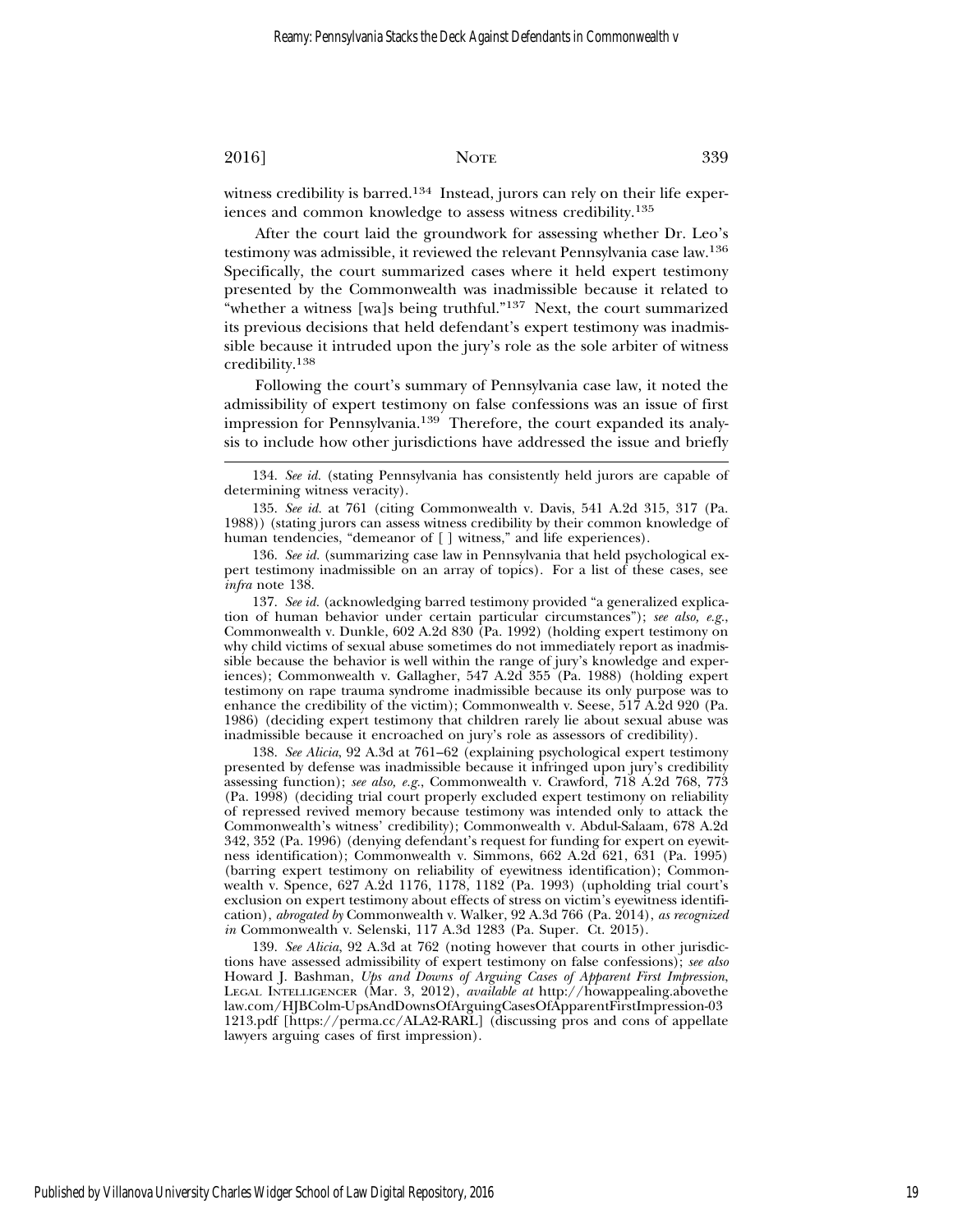summarized four jurisdictions that held expert testimony on false confessions was inadmissible.<sup>140</sup>

Next, the court noted and briefly addressed the three cases Alicea relied on to support his position that expert testimony on false confessions is admissible.141 The court reasoned that after a careful review of opinions from Pennsylvania and other jurisdictions, it agreed with the Tenth Circuit's decision in *Benally*. 142 Therefore, the court held the proposed expert testimony was "an impermissible invasion of the jury's role as the exclusive arbiter of credibility."<sup>143</sup>

Subsequently, the court found that even though Dr. Leo would not offer opinion testimony as to whether Alicea falsely confessed, general testimony about interrogation techniques that can lead to false confessions improperly "invites the jury" to conclude that the interrogation techniques used in the particular case were improper, and thus the defendant's confession was unreliable.144 The court noted potential problems that could arise if it admitted the testimony, such as the Commonwealth presenting a competing expert, which the court felt would not help the jury under-

141. *See Alicia*, 92 A.3d at 763–64 (summarizing cases Alicea cites in support of his argument that expert testimony on false confessions is admissible); *see also* United States v. Hall, 93 F.3d 1337 (7th Cir. 1996) (admitting expert testimony on false confessions because it went to heart of defendant's argument that he confessed "due to a personality disorder that ma[de] him susceptible to suggestion and [ ] eager to please"); Boyer v. State, 825 So. 2d 418 (Fla. Dist. Ct. App. 2002) (holding juries need to be informed that phenomenon of false confessions exists, as well as how to determine if it occurred in case at hand); Miller v. State, 770 N.E.2d 763 (Ind. 2002) (holding expert testimony on phenomenon of false confessions would have assisted the jury in understanding an area that is outside their experiences).

142. *See Alicia*, 92 A.3d at 764 (stating it agreed with *Benally* court's reasoning that proposed testimony would encroach upon the jury's role to make credibility determinations). The court noted encroachment occurs even when the expert does not testify as to the expert's opinion about whether or not the defendant in the current case falsely confessed. *See id.* at 763–64.

143. *Id.* at 764 (summarizing "we believe that the matter of whether [Alicea's] confession is false is best left to the jury's common sense and life experience").

144. *See id.* (concluding "Dr. Leo's proposed testimony would [not] merely serve a pedagogical function").

<sup>140.</sup> *See Alicia*, 92 A.3d at 762–63 (acknowledging case law outside Pennsylvania has adopted prohibition on false confession expert testimony); *see also* Brown v. Horell, 644 F.3d 969 (9th Cir. 2011) (holding expert testimony regarding interrogation methods likely to elicit false confessions inadmissible because defendant's explanation for why he falsely confessed was within the jury's experiences to assess); United States v. Benally, 541 F.3d 990 (10th Cir. 2008) (refusing to admit expert testimony on whether false confessions occur as well as why they can occur); United States v. Jacques, 784 F. Supp. 2d 59 (D. Mass. 2011) (holding expert testimony about existence of false confessions generally as well as testimony about the features in defendant's interrogation that increased chance of false confession was inadmissible); State v. Free, 798 A.2d 83 (N.J. Super. Ct. App. Div. 2002) (holding trial court abused its discretion in admitting expert testimony as to false confession and interrogation techniques because it was within jury's knowledge to understand potential for false confessions during interrogation).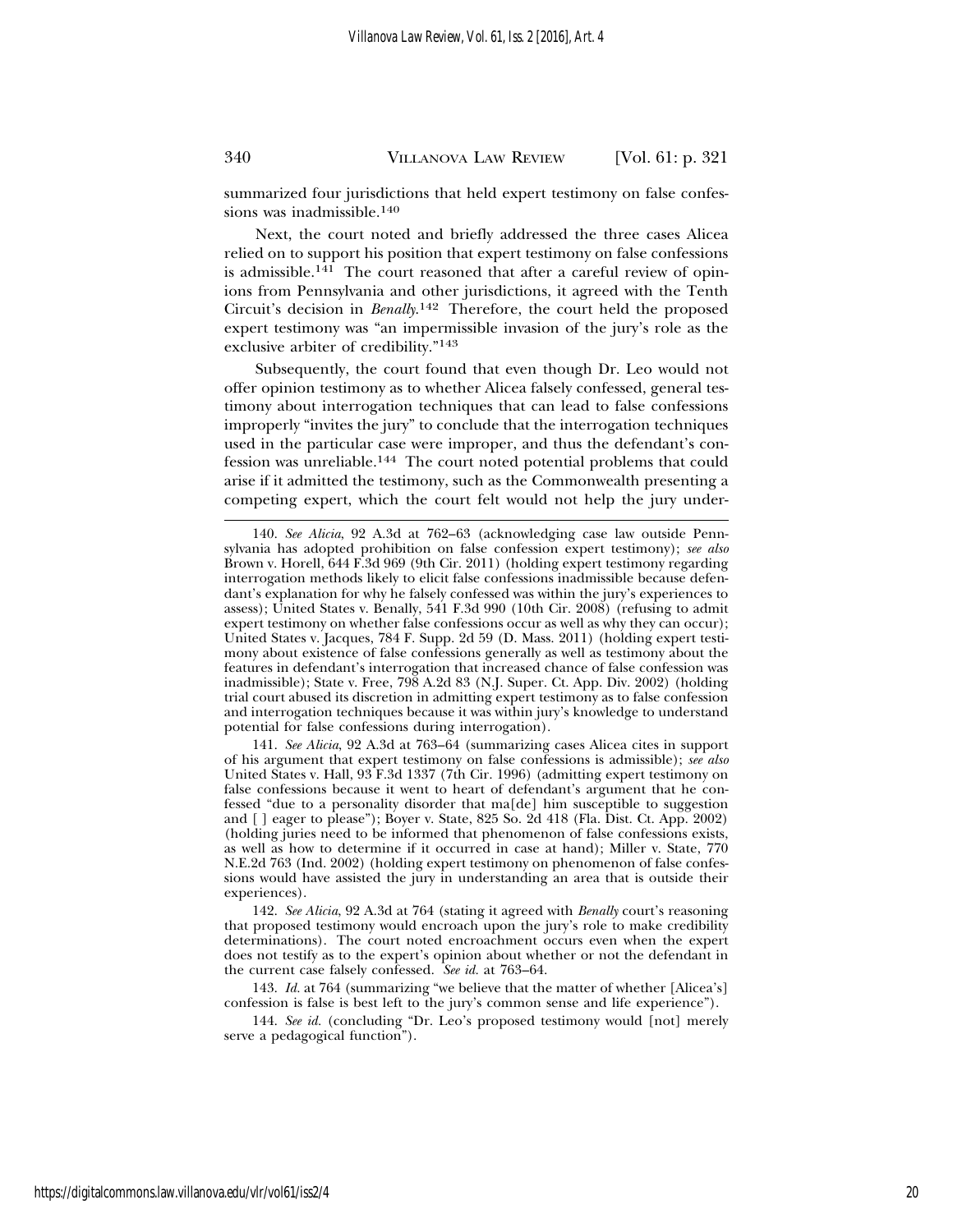stand the evidence.<sup>145</sup> Instead, the jury would benefit more from its own common sense assessment of the evidence.146 Alicea could thoroughly attack the veracity of his confession through "cross-examination and argument."147 Accordingly, the court reversed the superior court's order and remanded the case to the court of common pleas for further proceedings consistent with its holding.<sup>148</sup>

#### 2. *Know When to Fold 'Em: Dissent's Approach*

The dissent believed a per se prohibition against expert testimony on human behavior in police interrogations was improper in light of the court's holding in *Walker*. 149 In particular, the dissent argued it was not enough to presume jurors' life experience and common sense could guide them in issues about perception and memory.150 Instead, in cases "where the science is sound and the evidence is deemed probative and necessary," jurors should have the option of hearing expert testimony on a topic that they may be otherwise unfamiliar with. $151$  In the dissent's view, decisions regarding the admissibility of expert testimony should be entrusted to trial judges.<sup>152</sup>

150. *See Alicia*, 92 A.3d at 765 (Saylor, J., dissenting) ("[N]o longer will we intone that jurors' life experience and common sense will necessarily guide them to the truth when the essential inquiry encompasses understanding the complex subjects of perception and memory.").

151. *See id.* (summarizing dissent's suggestion to fix problem of jurors not understanding issues of perception by presenting established scientific evidence).

152. *See id.* at 766 (stating dissent's approach to admissibility of expert testimony on false confessions as better trusted to trial judges).

<sup>145.</sup> *See id.* (hypothesizing that Commonwealth would present competing expert to state identical interrogation techniques elicit true confessions as well). This has the potential to only confuse jurors further. *See id. See generally* Neil Vidmar & Shari Seidman Diamond, *Juries and Expert Evidence*, 66 BROOK. L. REV. 1121 (2001) (discussing what social scientists know about impact of expert testimony on jurors).

<sup>146.</sup> *See Alicia*, 92 F.3d at 764 (suggesting after proper development of issues in case, jurors are well equipped to reach decisions).

<sup>147.</sup> *See id.* (theorizing that Alicea could present his false confession argument at other points during trial).

<sup>148.</sup> *See id.* (declaring superior court's previous admission of expert testimony on false confessions inadmissible).

<sup>149.</sup> *See id.* at 765 (Saylor, J., dissenting) (noting admissibility of psychological expert testimony should be within discretion of trial judges). *Walker* was decided the same day as the case at hand, however, in *Walker*, the Pennsylvania Supreme Court took a much more inclusive approach and held that an absolute ban by the reviewing court on expert testimony on eyewitness identification was improper and the admissibility should be left to the trial court to determine. *See generally* Commonwealth v. Walker, 92 A.3d 766 (Pa. 2014).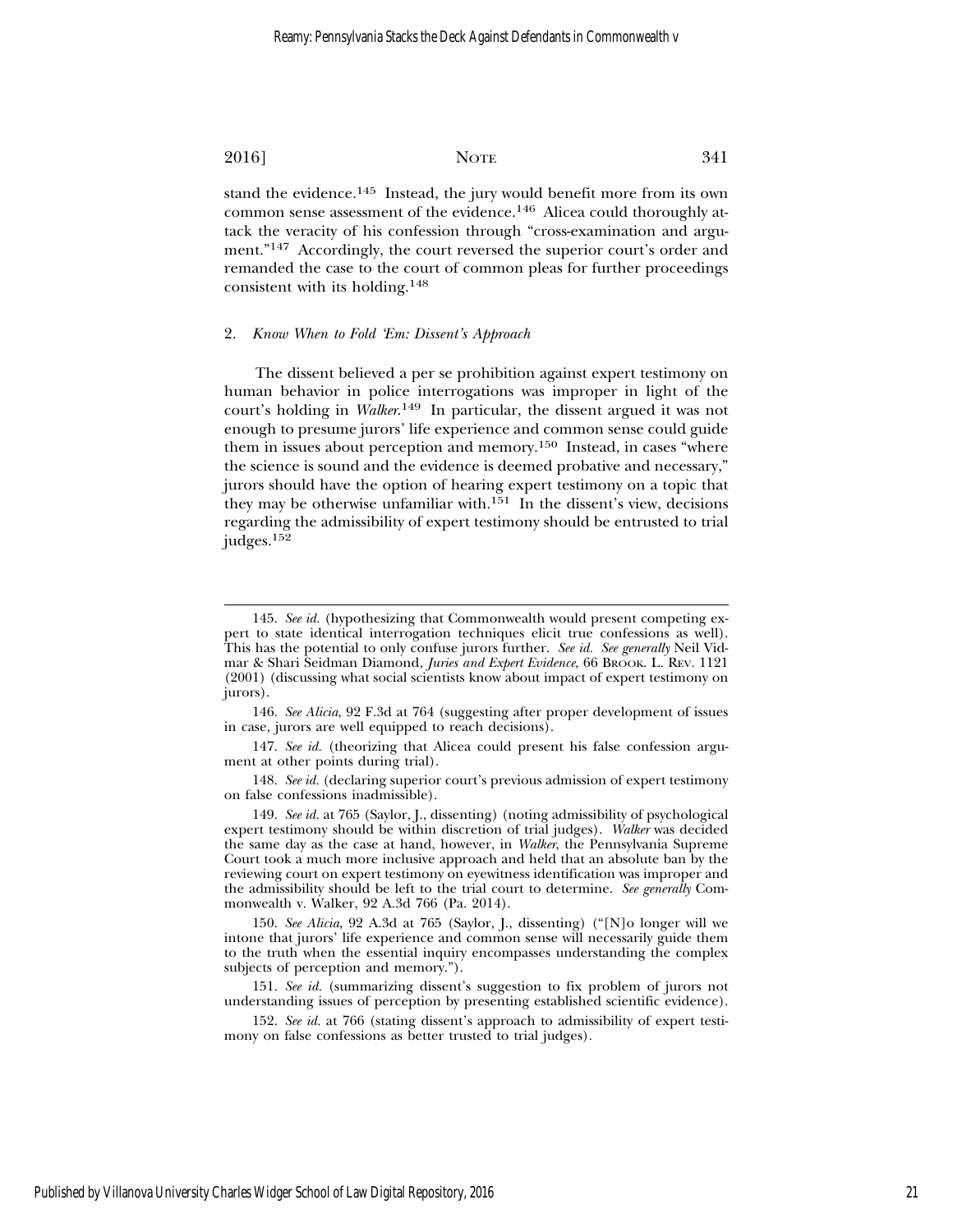#### IV. CALLING PENNSYLVANIA'S BLUFF: CRITICAL ANALYSIS OF <sup>A</sup>LICIA

By failing to admit expert testimony on false confessions, the Pennsylvania Supreme Court inhibited jurors' decision-making process.<sup>153</sup> Pennsylvania courts have consistently refused to admit psychological expert testimony on the grounds that it intrudes upon jurors' role as the sole arbiters of credibility.154 In *Alicia*, the Pennsylvania Supreme Court justified the exclusion of expert testimony on the basis of state precedent and the Tenth Circuit's approach in *Benally*. 155 However, the court should have adopted the dissent's approach and admitted the expert testimony for two reasons.156 First, the court improperly interpreted the case law and failed to adequately address Alicea's arguments.157 Second, the court

<sup>153.</sup> *See id.* at 764 ("We cannot conclude that expert testimony as to such generalities would help the jury understand the evidence  $\dots$ "). As a result, jurors had less evidence available to them when making their assessment of witnesses. *See id. See generally* Lynne ForsterLee, Irwin Horowitz, Elizabeth Athaide-Victor & Nicole Brown, *The Bottom Line: The Effect of Written Expert Witness Statements on Juror Verdicts and Information Processing*, 24 LAW & HUM. BEHAV. 259, 259–70 (2000) (noting how presentation of expert testimony to mock jurors in psychological study helped jurors render verdict).

<sup>154.</sup> *See* Commonwealth v. Crawford, 718 A.2d 768, 772–73 (Pa. 1998) (summarizing previous Pennsylvania case law's approach to admission of expert testimony on psychological matters). For a further discussion on Pennsylvania's approach to the admissibility of psychological issues, see *supra* notes 39–77 and accompanying text.

<sup>155.</sup> *See Alicia*, 92 A.3d at 764 ("[W]e conclude, in agreement with the Tenth Circuit Court's decision . . . that expert testimony . . . constitutes an impermissible invasion of the jury's role . . . ."); *see also* United States v. Benally, 541 F.3d 990, 993–95 (10th Cir. 2008) (establishing approach adopted by Pennsylvania Supreme Court to deny admissibility of expert testimony on false confessions).

<sup>156.</sup> *See infra* notes 159–61 and accompanying text. Justice Saylor argued that the court should have followed the same approach as they did in *Commonwealth v. Walke*r, which lifted the per se prohibition on the admission of expert testimony regarding eyewitness identification. *See Alicia*, 92 A.3d at 765 (Saylor, J., dissenting); Commonwealth v. Walker, 92 A.3d 766 (Pa. 2014). On the basis of the *Walker* decision, the dissent emphasized that the courts can no longer rely solely on jurors' common sense and life experiences when it comes to issues of perception and memory. *See id.* Instead, when the science is well established and probative in the case, the trial court should have the discretion to admit it. *See id.* The blanket prohibition is no longer proper for expert testimony on human behavioral issues. *See id.* at 765–66.

<sup>157.</sup> *See id.* at 762–64 (discussing court's interpretation of case law in favor of its approach as well as Alicea's approach). The court did not consider the medical disorder exception in *Benally*, which should have applied to Alicea if the court followed the Tenth Circuit's reasoning more closely. *See id.* Additionally, the court only briefly mentioned the three cases Alicea cited in support of his argument for admission. *See id.* at 763–64. The court did not discuss the applicability of these cases to Alicea's case or provide any analysis; instead it simply regurgitated the facts and holding of the cases. *See id.*; *see also* Brief for Appellee, Commonwealth v. Alicia, 92 A.3d 753 (Pa. 2014) (No. 27 EAP 2012), 2012 WL 8681639, at \*17–18 (presenting Alicea's three arguments in his brief to supreme court).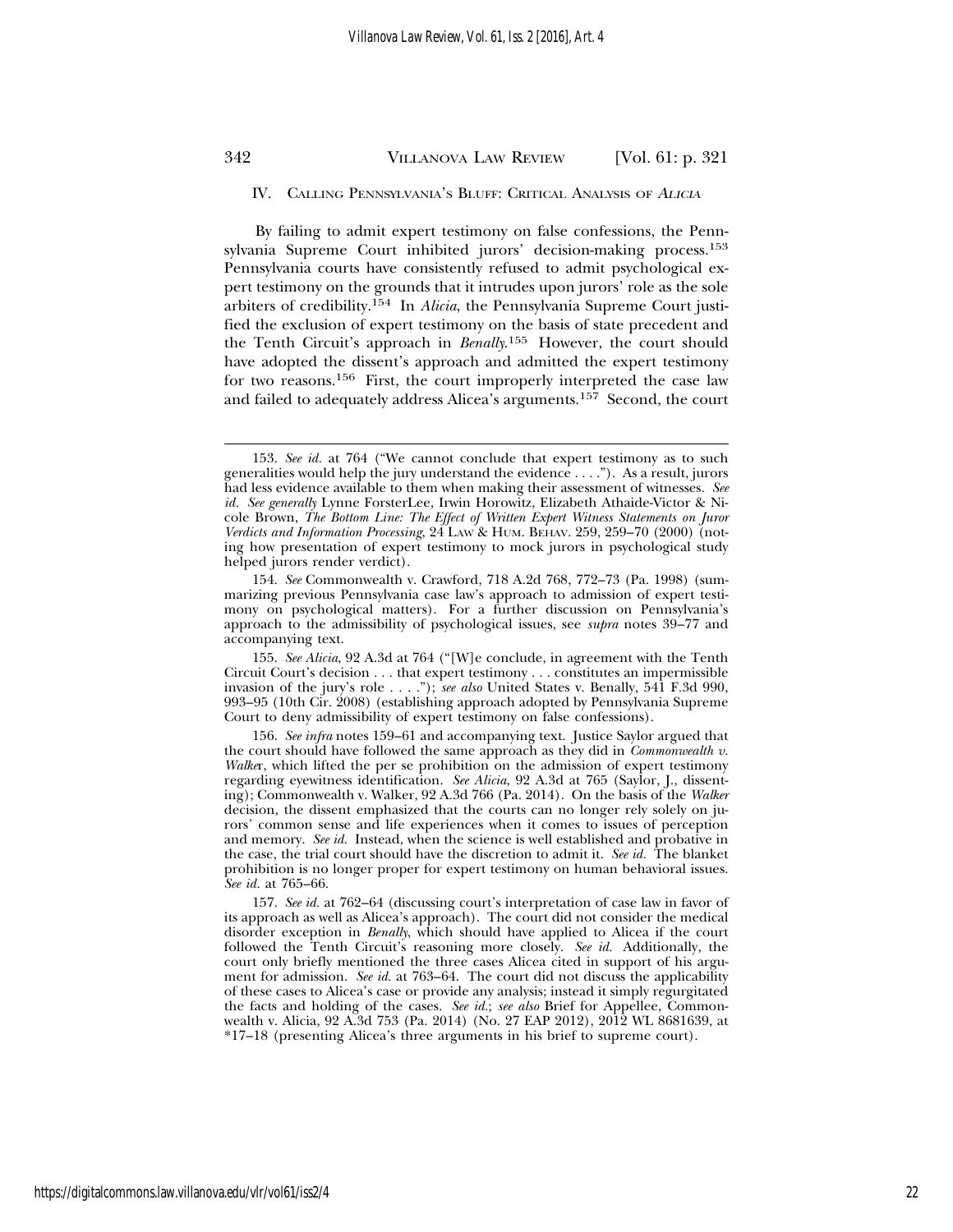reached an improper decision in light of its most recent precedent on admissibility of expert testimony.<sup>158</sup>

#### A. *Pennsylvania Buys in to Misleading Precedent*

In *Alicia*, the Pennsylvania Supreme Court relied too heavily on previous expert testimony decisions and improperly interpreted the case law from other jurisdictions.159 The court looked at Pennsylvania's approach to the admission of expert testimony and emphasized that it is well within jurors' abilities to "determin[e] whether a witness is lying, and thus [it is impermissible]" to present expert testimony regarding credibility assessments.160 However, the court failed to acknowledge that the concept of false confessions might be outside the range of jurors' life experience and common sense.<sup>161</sup>

Alicea presented cases to support this proposition, which the court only briefly addressed.162 Unlike the precedent that the court ultimately relied upon, the cases Alicea cited in his brief were more on point with the facts and circumstances of the instant case.163 While the court referenced

158. *See Alicia*, 92 A.3d at 765 (Saylor, J., dissenting) (discussing Pennsylvania's most recent decision, *Walker*). In *Walker*, the court adopted a more inclusive approach that eliminated the per se prohibition on the admissibility of another psychological topic: eyewitness identification. *See Walker*, 92 A.3d at 766.

159. *See Alicia*, 92 A.3d at 761–63 (analyzing case law to determine if expert testimony on false confessions was admissible).

160. *See id.* at 760–62 (summarizing court's analysis of previous Pennsylvania decisions on admissibility of expert testimony and stating lay jurors are able to assess veracity of witnesses based on their life experiences, therefore expert testimony cannot assess or question witness' credibility); *see also* Commonwealth v. Davis, 541 A.2d 315, 317 (Pa. 1988) (stating witness credibility assessments are reserved for jurors because it is well within their knowledge to determine when witnesses lie). The matters assessed were not issues of admissibility of expert testimony on false confessions; instead they were issues of admissibility on areas of sexual abuse reporting, rape trauma syndrome, and revived repressed memories. *See id.*; *see also* Commonwealth v. Crawford, 718 A.2d 768, 773 (Pa. 1998) (holding expert testimony on revived repressed memories inadmissible); Commonwealth v. Dunkle, 602 A.2d 830, 836–38 (Pa. 1992) (holding reasons why children don't report sexual abuse right away is inadmissible); Commonwealth v. Gallagher, 547 A.2d 355 (Pa. 1988) (holding expert testimony on rape trauma syndrome inadmissible); Commonwealth v. Seese, 517 A.2d 920 (Pa. 1986) (holding testimony that children rarely lie about sexual abuse inadmissible).

161. *See* Nesterak, *supra* note 12 (summarizing Psychology Professor Saul Kassin's opinion on detrimental effects falsely confessing has on trial and explaining lay people do not intuitively understand concept of false confessions).

162. *See Alicia*, 92 A.3d at 763–64 (stating cases Alicea cites in support of his argument that expert testimony should be admissible). Alicea presented three cases, but the court only stated the cases' facts and holding without analysis. *See id.*; *see also, e.g.*, United States v. Hall, 93 F.3d 1337 (7th Cir. 1996); Boyer v. State, 825 So. 2d 418 (Fla. Dist. Ct. App. 2002); Miller v. State, 770 N.E.2d 763 (Ind. 2002). For a further discussion of the facts and holdings of the cases Alicea cited in his brief, see *supra* note 141.

163. For a discussion of how the cases Alicea cited were more on point than the cases relied upon by the majority, see *supra* note 141.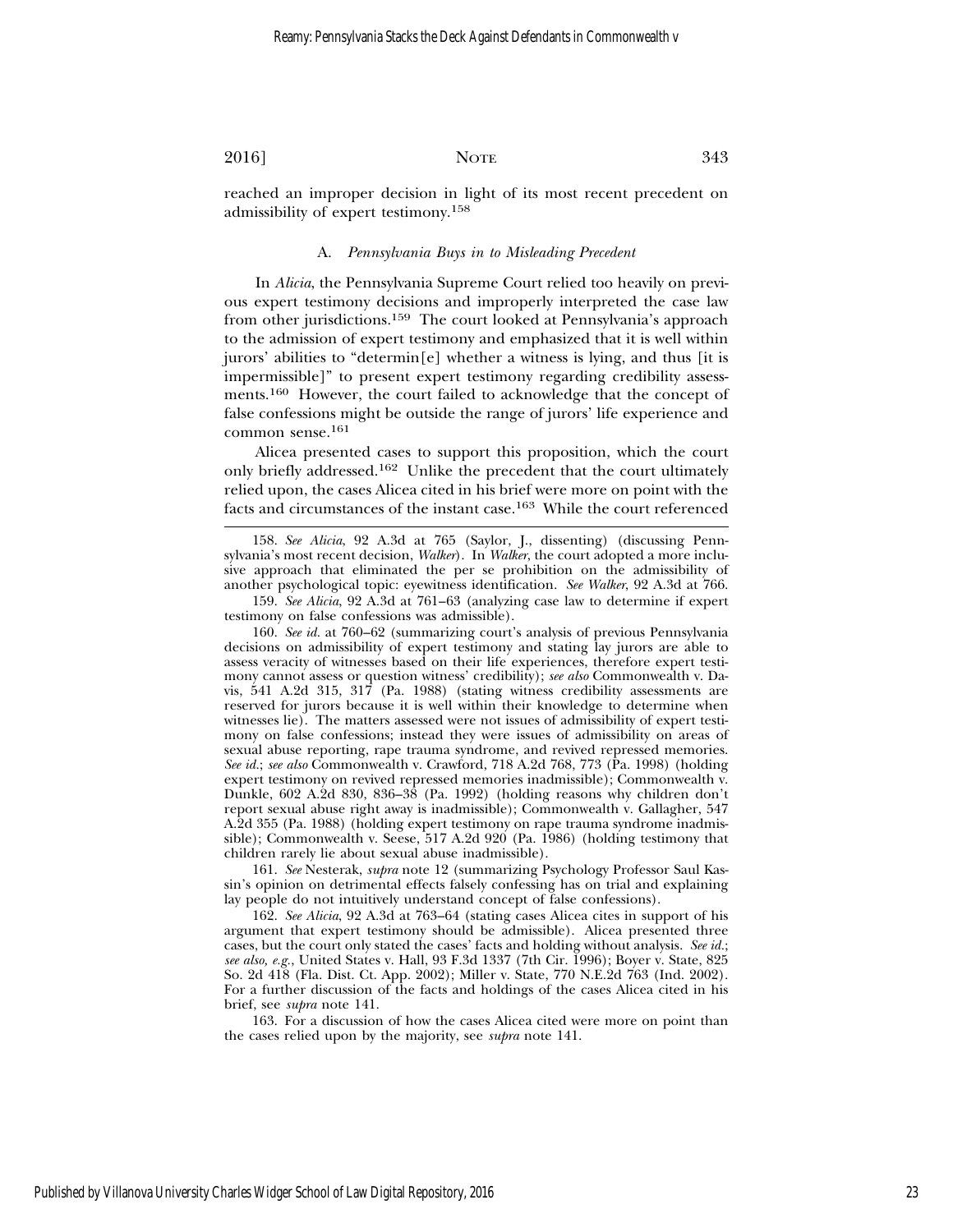four cases from other jurisdictions that held expert testimony on false confessions were inadmissible (albeit for different reasons), the court relied most heavily on *Benally*. 164 The court found it persuasive that general testimony on false confessions was inadmissible because it usurped the jury's credibility-assessing role.165 However, in reaching its conclusion, the court failed to note the exception acknowledged in *Benally* and cited in Alicea's brief.166 The court in *Benally* stated "expert testimony regarding the voluntariness of a confession is admissible when the expert will testify to the existence of the defendant's identifiable medical disorder that raises a question regarding the defendant's cognitive voluntariness."<sup>167</sup> To support this exception, the court cited *Hall*, which Alicea also relied upon in his brief.<sup>168</sup>

The court in *Hall* determined that expert testimony on false confessions was admissible because the testimony served as the basis of the accused's defense.169 The defendant argued that his personality disorder

166. *See Benally*, 541 F.3d at 996 (noting exception to bar on expert testimony regarding false confessions for when defendant has identifiable medical disorder that raises question of cognitive voluntariness). In *Alicia*, the court stated that it was in agreement with the Tenth Circuit, however it failed to note the exception the Tenth Circuit addressed in *Benally* and its applicability to Alicea. *See Alicia*, 92 A.3d at 764.

167. *See Benally*, 541 F.3d at 996 (stating exception to bar on expert testimony regarding false confessions). This was ultimately inapplicable to the defendant in *Benally* because he did not identify a medical condition that contributed to his decision to confess. *See id.*

168. *See id.* (citing United States v. Hall, 93 F.3d 1337, 1345 (7th Cir. 1996)); *see also* United States v. Shay, 57 F.3d 126 (1st Cir. 1995) (holding defendant was entitled to present expert testimony that he suffered from mental disorder that caused him to tell self-incriminating lies).

169. *See Hall*, 93 F.3d at 1345 ("The government is entitled to argue its version of these facts to a jury, in support of its theory about the validity of the confession, but Hall was entitled to present his own theory to them as well . . . ."). The pro-

<sup>164.</sup> *See Alicia*, 92 A.3d at 764 (stating that "[a]fter careful review of relevant" case law, it agreed with *Benally*'s holding that expert testimony on false confessions impermissibly invaded jurors' role as "exclusive arbiter of credibility"); *see also* United States v. Benally, 541 F.3d 990 (10th Cir. 2008) (holding expert testimony on false confessions encroaches on jurors' credibility assessing function).

<sup>165.</sup> *See Alicia*, 92 A.3d at 764 (stating agreement with Tenth Circuit); *see also Benally*, 541 F.3d at 994 (holding expert testimony on false confessions was inadmissible). In reaching its conclusion, the *Benally* court first restated the defendant's argument that the expert testimony was going to be about false confessions generally and not about that specific case. *See id.* at 993–94. The court then stated that the testimony would inevitably encroach on the jury's role to make credibility assessments, because the testimony would signal to the jury to disregard the confessions and believe the defendant's argument that it was false. *See id.* at 995. Next, the court noted that the prejudicial effect of the testimony would substantially outweigh its probative value; therefore, it was inadmissible under FED. R. EVID. 403. *See id. See generally* FED. R. EVID. 403. Finally, the court looked at an exception to the bar on expert testimony regarding false confessions for when a medical disorder raises a question of cognitive voluntariness, but determined this was inapplicable because the defendant did not identify a medical disorder he was suffering from. *See Benally*, 541 F.3d at 996.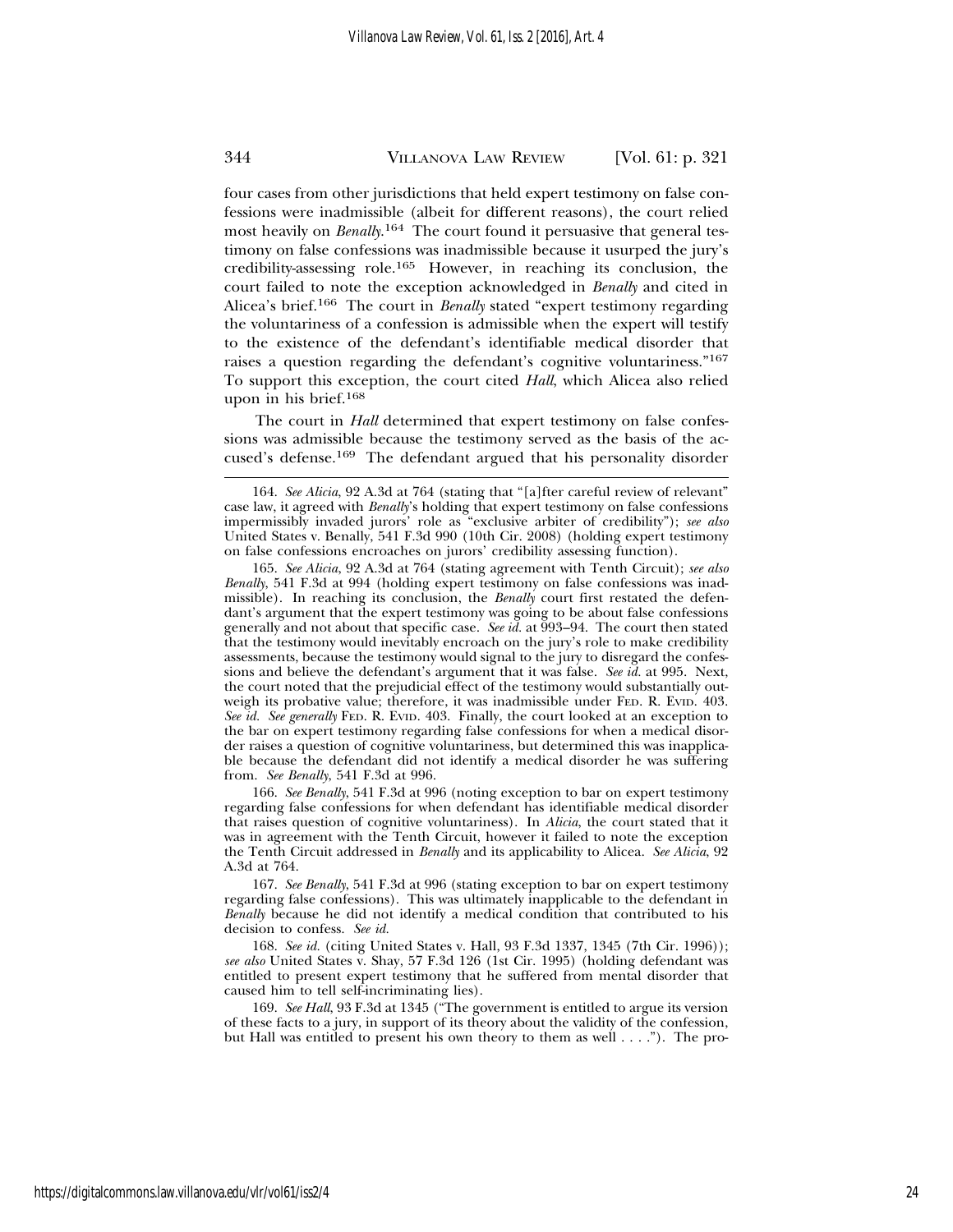made him more susceptible to suggestion and caused him to falsely confess.170 This argument is extremely similar to the one Alicea advanced.171 Alicea argued that the expert testimony would have been used to prove that he was told to "take the fall for the real perpetrator."172 He also argued that the testimony would "provide a number of clues indicating it [was] a false confession" because he is of "low intelligence and has been an SSI disability beneficiary due to mental health issues most of his life."173 This is exactly the exception laid out in *Benally* and *Hall*: Alicea was of low intelligence and suffered from mental health issues that raised a question of cognitive voluntariness, and this susceptibility was the heart of his defense.174 Because the court failed to acknowledge this exception both in its discussion of *Benally* and in Alicea's arguments, the court's reliance on *Benally* and *Hall* was misplaced.<sup>175</sup>

#### B. Alicia *at Odds with Recent Pennsylvania Precedent*

The dissent's reasoning for affirming the superior court's decision was more persuasive than the majority's basis for reversing and remand-

170. *See id.* at 1341 (stating that defendant's mental health condition was that he suffered from "high level[s] of susceptibility," as well as "attention-seeking behavior[s]," which was why he falsely confessed to gain officers' approval).

171. *See Alicia*, 92 A.3d at 756–57 (noting Alicea's below-average IQ score as well as mental health issues as basis for confession). For a further discussion of the medical disorder Alicea cites as why he false confessed, see *infra* note 173.

172. *See id.* (internal quotation marks omitted) (noting two witnesses used against him originally thought someone else was guilty).

173. *See id.* (internal quotation marks omitted) (summarizing Alicea's defense as to why he falsely confessed). Alicea's IQ score was 64, which put him in the mentally retarded range; *see also* ROSA EHRENREICH & JAMIE FELLNER, HUMAN RIGHTS WATCH, *Mental Retardation: An Overview*, *in* BEYOND REASON: THE DEATH PENALTY AND OFFENDERS WITH MENTAL RETARDATION (Malcom Smart & Cynthia Brown eds., 2001), *available at* http://www.hrw.org/reports/2001/ustat/ustat0301- 01.htm#P206\_25341 [https://perma.cc/9KGD-VE73] (stating that individuals with IQ below 70 classify as mentally retarded).

174. *See* United States v. Benally, 541 F.3d 990, 996 (10th Cir. 2008) (acknowledging exception to bar on expert testimony regarding false confessions when defendant has identifiable medical disorder that raises question to his cognitive voluntariness); *see also Hall*, 93 F.3d at 1345 (holding expert testimony on false confessions is admissible when it goes to heart of defense); United States v. Adams, 271 F.3d 1236, 1246 (10th Cir. 2001) (establishing exception for when there was "no question about the voluntariness of the confessions").

175. *See Alicia*, 92 A.3d at 763–64 (omitting discussion of *Benally* exception as well as failing to acknowledge expectation of its application when raised by Alicea, establishing basis for reversing and remanding).

posed testimony was about the defendant's mental condition, subsequent "susceptibility to [ ] interrogation techniques," and capability of confessing to a crime he did not commit. *See id.* at 1341, 1345. This went to the "heart of [the] defense" because the defendant's entire argument was that because of his personality disorder, he confessed to a crime he did not commit to gain approval from law enforcement officers. *See id.* at 1345.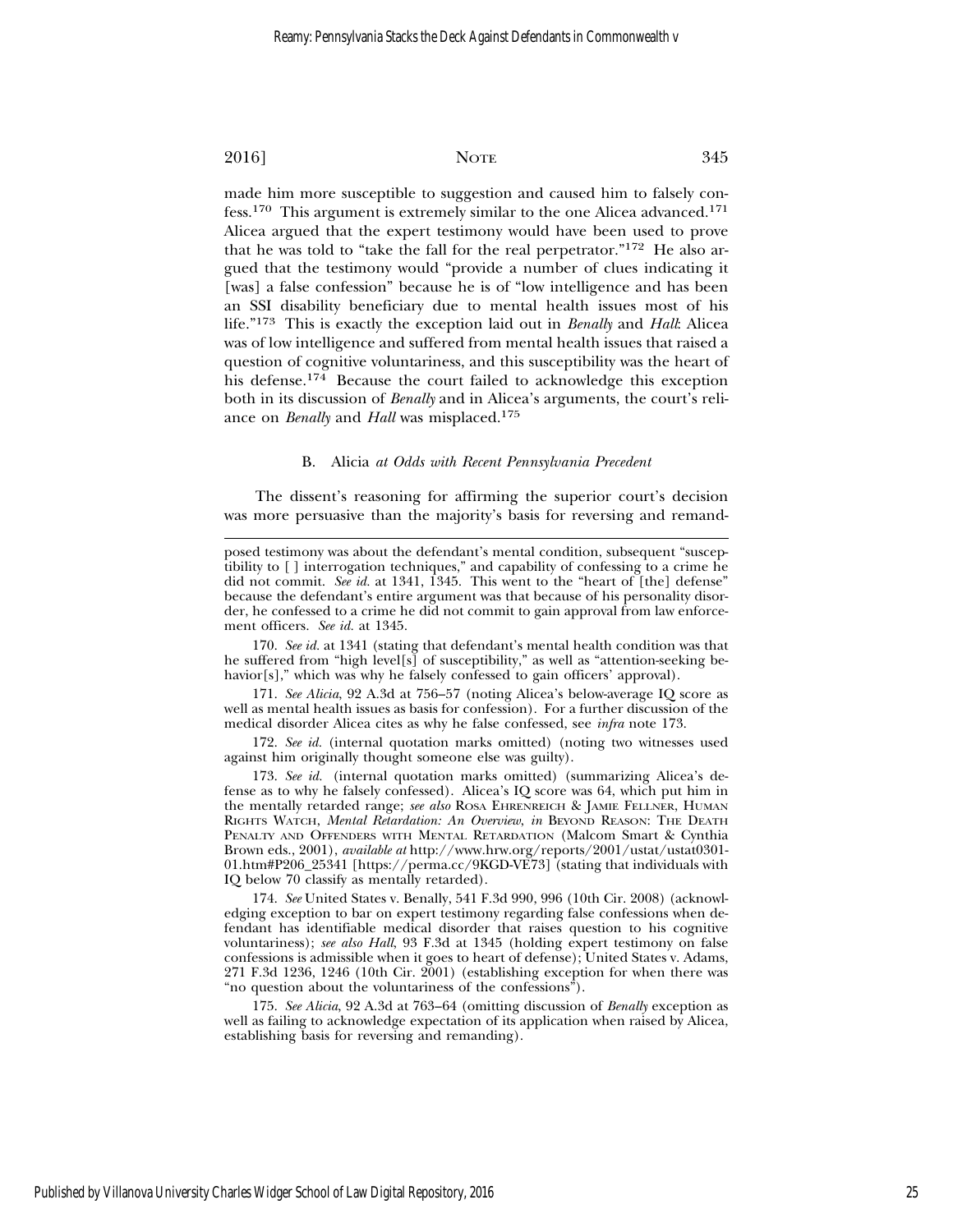ing.176 Specifically, the dissent argued the court should have adopted an approach similar to that of *Walker*. 177 This approach would leave issues of admissibility within the sole discretion of the trial court and set the standard that psychological expert testimony is not per se inadmissible in Pennsylvania.178 The dissent emphasized the *Walker* court's finding that the life experiences and common sense of jurors are no longer enough to rely on for complex issues of perception and memory.179 Instead, if the science is sound, probative, and necessary, a per se prohibition on such testimony is inappropriate.180 The argument that expert testimony on psychological issues is an impermissible intrusion on jurors' roles as the sole arbiter of credibility is no longer sufficient.181 Instead, the potential intrusion must be weighed against defendants' interest in offering probative, scientific evidence that could better inform the jurors' analysis.<sup>182</sup> Trial judges are better equipped to weigh the evidence and render fair outcomes related to experts' testimony; therefore, discretion should be left to the lower courts.<sup>183</sup>

The Pennsylvania Supreme Court decided *Walker* and *Alicia* on the same day, yet the two cases adopted contradictory approaches to the admissibility of psychological expert testimony.184 *Walker* eliminated an absolute prohibition on expert testimony regarding eyewitness identification

179. *See id.* (emphasizing modern changes call for admission of expert testimony on issues of memory as well as perception because they are oftentimes too far outside of jurors' life experiences to understand).

180. *See id.* (suggesting limiting admission of expert testimony on false confessions to situations where science behind expertise is sound and testimony is probative as well as necessary to educate jurors).

181. *See id.* (stating banning expert testimony on basis that it is an impermissible invasion on jurors' role as sole arbiter of credibility is not sufficient justification because issues of human behavior are often outside jurors' common sense knowledge).

182. *See id.* (suggesting need to balance intrusion on jurors' credibility assessing function against defendants' interest in admitting probative scientific testimony to aid jurors in their decision-making process).

183. *See id.* (arguing admissibility decisions should be left within discretion of trial court judges because they should be trusted to make fair decisions, especially when they know any inconsistencies will be addressed by appellate courts in development of precedential law).

184. *See id.* at 753; *see also* Commonwealth v. Walker, 92 A.3d 766 (Pa. 2014). The court in *Alicia* barred expert testimony on false confessions because it would impermissibly intrude upon jurors' role as sole arbiter of credibility. *See Alicia*, 92 A.3d at 764. The court in *Walker* admitted expert testimony on eyewitness identification because it did not improperly intrude upon juror's role as sole arbiter of

<sup>176.</sup> *See id.* at 765–66 (Saylor, J., dissenting) (summarizing dissent to majority's holding excluding expert testimony on false confessions).

<sup>177.</sup> *See id.* (arguing *Walker* decision represented judicial modesty which court should have followed). *See generally* Commonwealth v. Walker, 92 A.3d 766 (Pa. 2014) (eliminating exclusion on bar to expert testimony regarding eyewitness identification).

<sup>178.</sup> *See Alicia*, 92 A.3d at 765–66 (Saylor, J., dissenting) (stating effects following *Walker* would have on issue of admissibility of expert testimony on false confessions).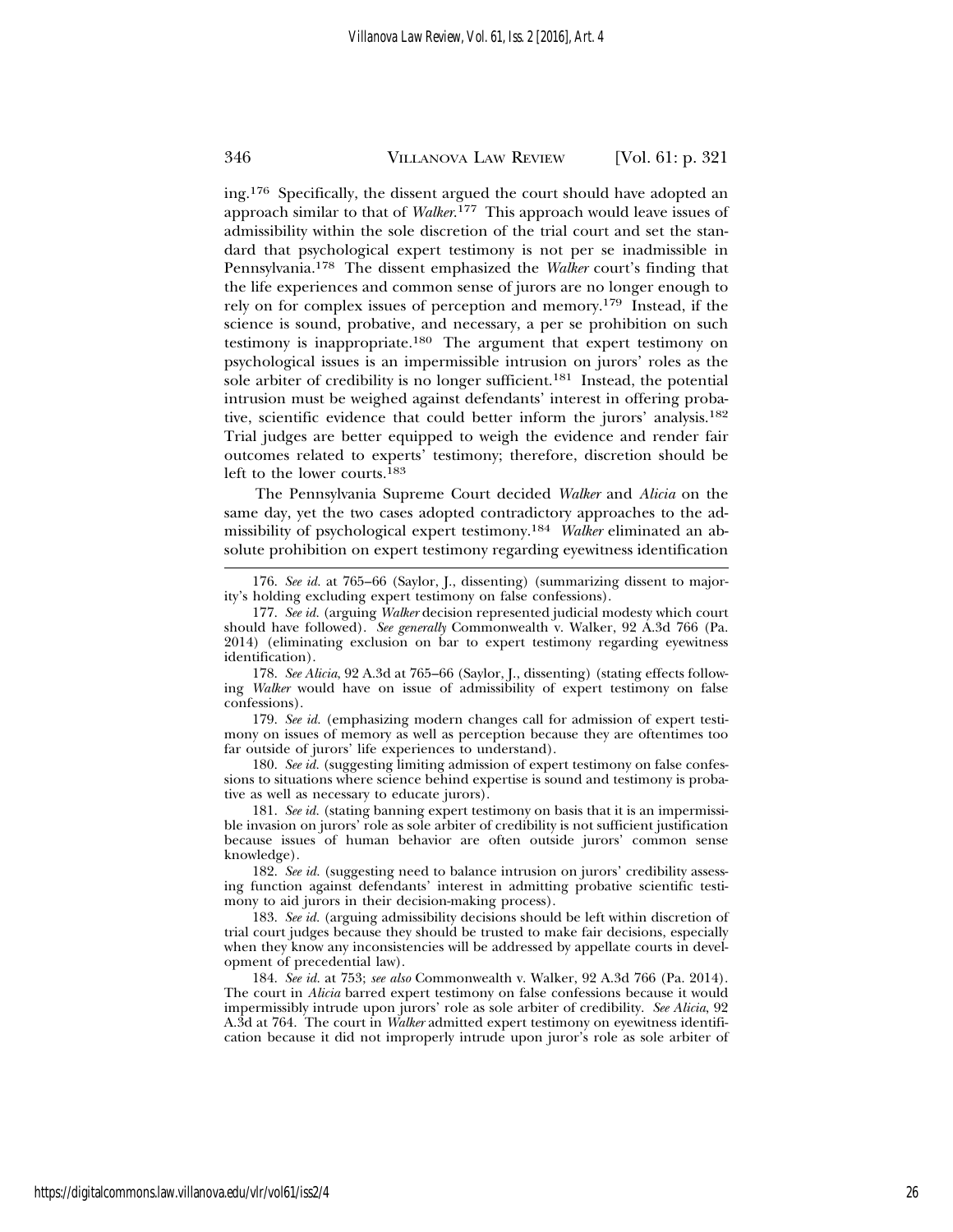in Pennsylvania.185 The court in *Walker* reasoned that expert testimony on psychological factors that impact eyewitness identification does not directly speak to the veracity of a witness, instead it teaches jurors how to assess witness credibility.<sup>186</sup>

The court should have interpreted the facts and arguments presented by Alicea in light of *Walker* and extended *Walker*'s elimination of a per se inadmissible rule and left decisions in the hands of the trial court.187 As in *Walker*, *Alicia* involved a well-established psychological concept that many jurors may be unfamiliar with because it is outside their life experience and common sense.188 Therefore, expert testimony could teach them how to assess a witness.189 Additionally, the mechanisms of crossexamination and closing argument are similarly insufficient to protect Alicea's rights.<sup>190</sup>

#### V. PENNSYLVANIA'S HOLDING IN <sup>A</sup>LICIA RAISES THE STAKES FOR DEFENDANTS

The court's decision in *Alicia* set the standard in Pennsylvania that expert testimony on false confessions is per se inadmissible.<sup>191</sup> Litigants and practitioners, mostly those who represent criminal defendants, will

credibility due to empirical research and acceptance of testimony in other jurisdictions. *See Walker*, 92 A.3d at 786.

185. *See Walker*, 92 A.3d at 786 (holding absolute ban on expert testimony regarding eyewitness identification no longer proper because it does not assist or improve jurors' role as sole arbiters of credibility).

186. *See id.* at 780 (stating reasoning of court in support of its holding to admit expert testimony on eyewitness identification). The court found this evidence would help the jury make credibility assessments because it has been shown that jurors have misconceptions regarding the problems with eyewitness identification, and the testimony in certain cases would help aid jurors' assessments by making them fully aware of the problems. *See id.*

187. *See id.* (emphasizing psychological expert testimony does not intrude upon jurors' credibility assessing function); *see also Alicia*, 92 A.3d at 765–66 (Saylor, J., dissenting) (suggesting decisions of admissibility be left within sole discretion of trial court judge and prohibition on general testimony about false confessions is misplaced). Rather, psychological expert testimony aids jurors' credibility assessing function. *See Walker*, 92 A.3d at 780.

188. *See Alicia*, 92 A.3d at 756–57 (proposing expert testimony on false confessions is area in which jurors are unfamiliar).

189. *See id.* (proposing expert testimony on false confessions should be admitted as jurors find it impossible to believe someone would falsely confess); *see also* Garrett, *supra* note 16, at 396 (explaining concept of false confessions).

190. *See Alicia*, 92 A.3d at 764 (noting traditional methods of cross-examination as well as argument are enough to present defense that individual falsely confessed); *see also Walker*, 92 A.3d at 786 (stating cross-examination as well as closing arguments are insufficient to teach jurors about problems in eyewitness identification).

191. *See Alicia*, 92 A.3d at 764 (holding expert testimony on false confessions is impermissible because it intrudes upon jurors' role as sole arbiter of credibility).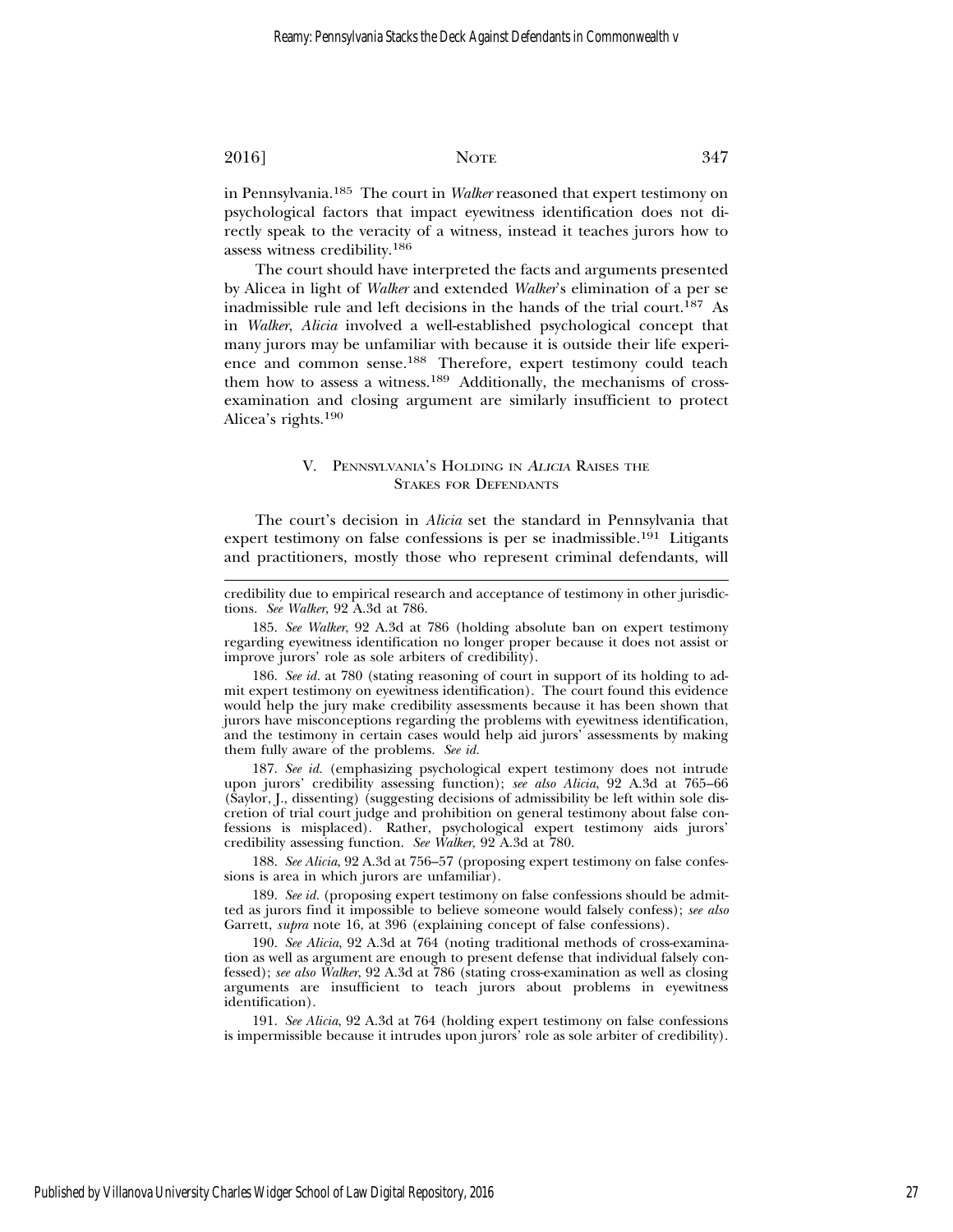face an uphill battle attempting to admit expert testimony on false confessions in the wake of this decision.<sup>192</sup>

Following *Alicia*, a major defense has been taken away, and the suggested safeguards of cross-examination and argument are not sufficient protections in light of increased exonerations.193 Between 2009 and 2014, there were twenty-six exonerations for individuals who had falsely confessed.194 The majority of these exonerees were convicted, despite DNA evidence establishing their innocence.195 As one researcher put it: "[A] confession is universally treated as damning and compelling evidence of guilt, it is likely to dominate all other case evidence and lead a trier of fact to convict the defendant."196 Given this information, why are we preventing defendants from informing jurors about the phenomenon of false confessions?197 Pennsylvania emphasized that expert testimony on false confessions would intrude upon jurors' roles as sole arbiter of credibility,

193. *Compare Alicia*, 92 A.3d at 764 (noting safeguards of cross-examination as well as oral argument allow defendants to advance their arguments), *with Walker*, 92 A.3d at 788 (noting cross-examination in conjunction with argument are not sufficient safeguards).

194. *See* Garrett, *supra* note 16, at 395–96 (discussing rise in false confession exonerations from 2009 to 2014).

195. *See id.* (stating nearly half of false confession exonerees had DNA evidence that exclude them as suspects at time of conviction).

<sup>192.</sup> *See id.* (noting how this decision falls in line with previous Pennsylvania decisions that have held expert testimony on various psychological issues is impermissible); *see also* Commonwealth v. Spence, 627 A.2d 1176, 1182 (Pa. 1993) (holding testimony used to attack rather than enhance credibility is inadmissible), *abrogated by* Commonwealth v. Walker, 92 A.3d 766 (Pa. 2014), *as recognized in* Commonwealth v. Selenski, 117 A.3d 1283 (Pa. Super. Ct. 2015); Commonwealth v. Seese, 517 A.2d 920, 922 (Pa. 1986) (holding testimony about class of individuals is inadmissible); Commonwealth v. O'Searo, 352 A.2d 30, 32 (Pa. 1976) (holding expert testimony addressing witness credibility is inadmissible). Because the expert testimony issue in *Alicia* was a matter of first impression in Pennsylvania, it set the standard, making it impossible to admit expert testimony on false confessions. *See Alicia*, 92 A.3d at 763, 764. *See generally* Amelia Hritz, Michal Blau & Sara Tomezsko, *False Confessions*, CORNELL U. L. SCH. SOC. SCI. & L., http:// courses2.cit.cornell.edu/sociallaw/student\_projects/FalseConfessions.html

<sup>[</sup>https://perma.cc/N4JZ-3KF3] (last visited Mar. 22, 2016) (defining false confessions as "an admission to a *criminal act*" (emphasis added) (internal quotation marks omitted)).

<sup>196.</sup> *See* Richard A. Leo & Richard J. Ofshe, *The Consequences of False Confessions: Deprivations of Liberty and Miscarriages of Justice in the Age of Psychological Interrogation*, 88 J. CRIM. L. & CRIMINOLOGY 429, 429 (1998) (footnote omitted) (defining dilemma false confessions presents for defendants); *see also* Nesterak, *supra* note 12 (quoting Saul Kassin, Psychology Professor, John Jay College of Criminal Justice, explaining how difficult it is for people to understand concept of false confessions).

<sup>197.</sup> *See Alicia*, 92 A.3d at 753 (holding expert testimony on false confessions is inadmissible). This holding prevents jurors from hearing arguments or theories regarding false confessions. *See id.*